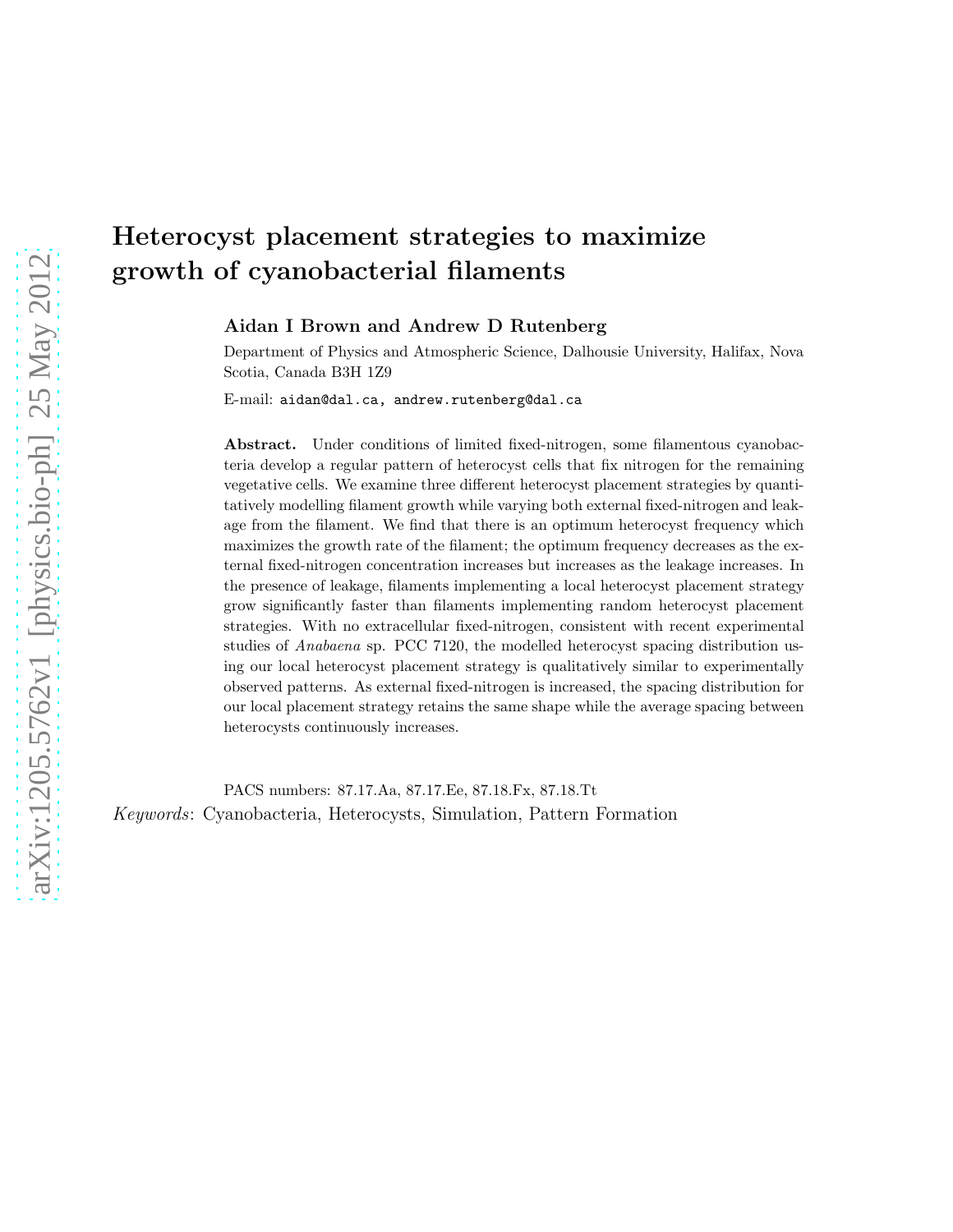# 1. Introduction

Cyanobacteria are prokaryotes able to grow photoautotrophically using oxygenic photosynthesis. They preferentially use ammonium or nitrate as sources of fixednitrogen [\[1\]](#page-16-0). However, in conditions of low exogenous fixed-nitrogen, cyanobacteria can fix atmospheric nitrogen. Heterocystous filamentous cyanobacteria form unbranched clonal filaments of cells, and fix nitrogen within dedicated and terminally differentiated heterocyst cells [\[2,](#page-16-1) [3\]](#page-16-2). Heterocysts are separated by clusters of photosynthetic vegetative cells that cannot themselves produce fixed-nitrogen (fN). Significant progress has been made in characterizing the genetic network underlying the observed heterocyst pattern [\[2,](#page-16-1) [4\]](#page-16-3) that is developed in response to the absence of external fixed-nitrogen. Nevertheless, little attention has been paid to the functional role of the heterocyst pattern itself in these model developmental organisms.

As we shall show, a filament with too few (or inactive) heterocysts will starve of fixed-nitrogen and grow slowly without external fixed-nitrogen [\[5\]](#page-16-4) while too many heterocysts, which do not grow and divide, will also inhibit growth [\[6\]](#page-16-5). Balancing these effects in the filament qualitatively explains the heterocyst frequency of approximately 10% observed with no external fixed-nitrogen, but does not explain the distinctive pattern of heterocyst spacings that is seen in the model cyanobacterium Anabaena sp. PCC 7120 [\[6,](#page-16-5) [7,](#page-16-6) [8,](#page-16-7) [9\]](#page-16-8). Indeed, the observation that mutant strains exhibiting a distinct pattern of multiple-contiguous heterocysts (Mch) show reduced growth [\[10\]](#page-16-9) indicates that heterocyst placement is important. In this paper, we use quantitative modelling to explore the hypotheses that simple heterocyst placement strategies can affect filament growth, and that observed heterocyst patterns reflect placement strategies that maximize growth.

Previous models of cyanobacterial spacings have directly compared model and experimental distributions. Meeks and Elhai [\[11\]](#page-16-10) compared the expected heterocyst spacing for randomly spaced heterocysts to the experimentally measured distribution and found clear disagreement. Wolk and Quine [\[12\]](#page-16-11) examined a diffusible inhibitor mechanism in which a radius of inhibition around existing heterocysts depends on diffusion and degradation of the inhibitor, and obtained qualitative agreement with early observed spacing distributions for Anabaena sp. PCC 7120 (hereafter simply PCC 7120). These models identify lateral inhibition as a plausible mechanism behind the observed heterocyst patterns but could not examine why (or if) the observed pattern is optimal, or how the pattern may change under different experimental conditions.

We hypothesize that leakage of fN from the cyanobacterial filament may distinguish between heterocyst patterns, in terms of growth rates. Evidence for leakage was first reported by Fogg et al  $[13, 14]$  $[13, 14]$ , who found fN products outside the filament. Supporting this, Paerl [\[15\]](#page-16-14) observed bacteria clustering around cyanobacterial filaments, particularly at junctions between heterocysts and vegetative cells, and indicated a possible symbiosis based on enhanced nitrogen fixation and leaked fixation products. Thiel [\[16\]](#page-16-15) found protein proteolysis byproducts in the extracellular medium after fixed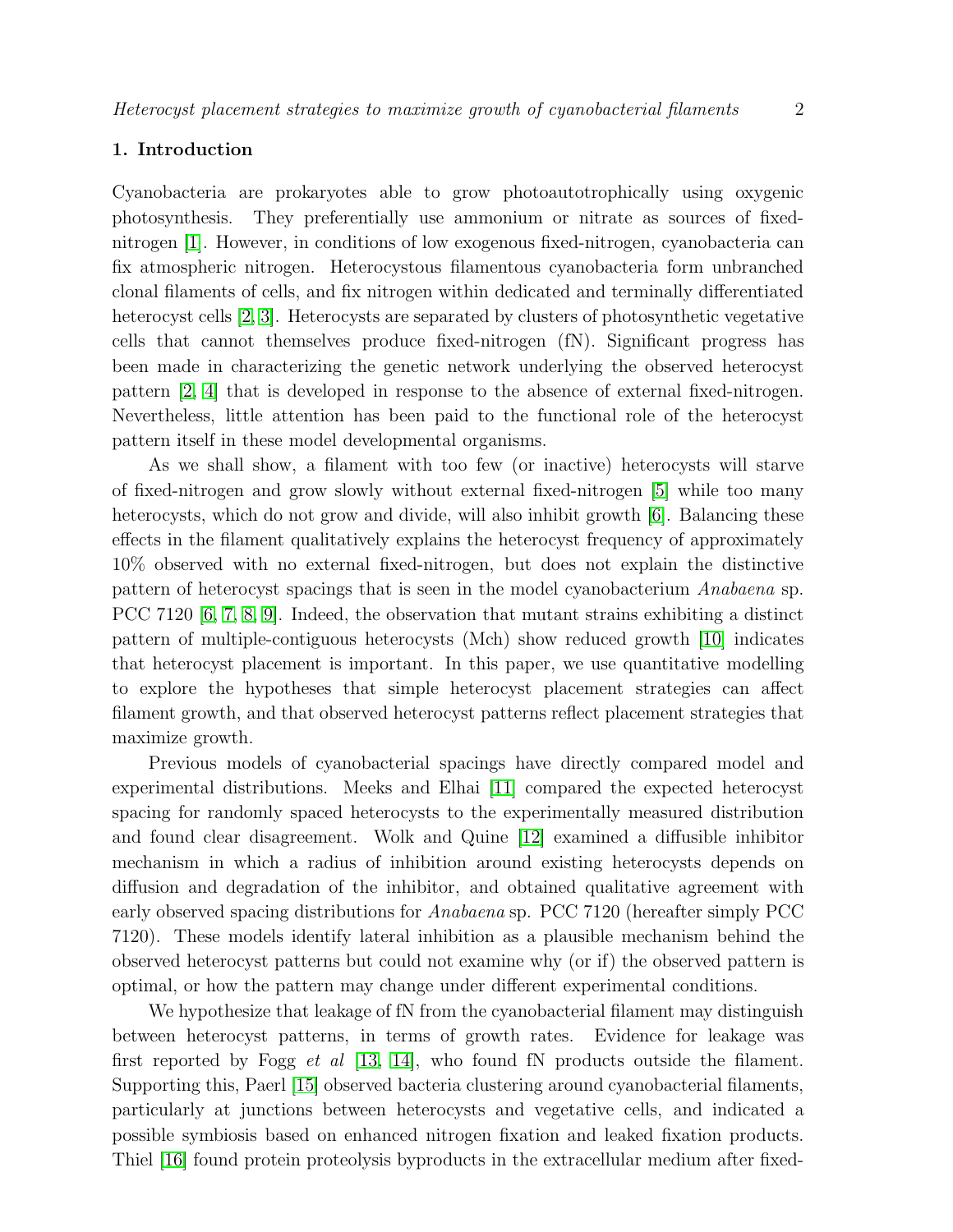nitrogen starvation. Significant leakage is also consistent with the observation of reduced diazotrophic growth in strains with impaired amino acid uptake transporters [\[17,](#page-16-16) [18\]](#page-16-17). Nevertheless, we are not aware of any quantitative measurements of the rate of leakage. Qualitatively, a regular pattern of heterocysts would minimize the distance traveled by fN products so as to minimize leakage from vegetative cells, leaving more fN available for growth.

In this paper, we examine heterocyst frequencies that maximize filament growth within the context of a quantitative transport model [\[19\]](#page-16-18) that incorporates fixed-nitrogen transport, vegetative cell growth, and fixed-nitrogen production at heterocysts. We explore the impact on growth of different heterocyst placement strategies, including random placement, and find that they are almost indistinguishable in the absence of leakage of fN from the filament, but clearly distinct with leakage. We find that the heterocyst spacing patterns corresponding to maximal filament growth are qualitatively similar to those seen experimentally.

The genera Anabaena, which includes heterocystous cyanobacteria, is widely distributed geographically in freshwater lakes [\[20,](#page-16-19) [21\]](#page-16-20) where fixed-nitrogen is one of the major substances limiting growth [\[22,](#page-16-21) [23,](#page-16-22) [24\]](#page-16-23). Nitrification turns ammonia into nitrite and then nitrate  $[21, 25]$  $[21, 25]$ . Nitrate levels in lakes range from 0-10 mg/l (0- $10\times10^{22}$  m<sup>-3</sup>) in unpolluted freshwater, but vary both seasonally and spatially [\[21,](#page-16-20) [26\]](#page-17-1). Heterocystous cyanobacteria are also found in the oceans [\[27,](#page-17-2) [28\]](#page-17-3) where nitrate levels have been recorded to vary from approximately 0-50  $\mu$ mol/kg [\[29\]](#page-17-4) (0-3×10<sup>22</sup> m<sup>-3</sup>). It has long been known that sources of fixed-nitrogen initially present in the medium can increase the mean spacing between heterocysts [\[13,](#page-16-12) [30\]](#page-17-5) and that heterocysts will differentiate at non-zero levels of external fixed-nitrogen (efN) [\[13\]](#page-16-12). Field studies of heterocystous cyanobacteria also show both a range of heterocyst counts and a range of efN concentrations, with significant positive correlations between the two (see e.g. [\[31\]](#page-17-6)). In addition, steady-state chemostat experiments show that Anabaena flos-aquae can adjust nitrogen fixation to achieve constant growth, within approximately 10%, as efN concentrations are varied [\[32\]](#page-17-7). While growth independence from efN seems desirable in the face of environmental variability, it raises the question of how and how well it is achieved in terms of heterocyst fraction and pattern.

The heterocyst pattern changes with time as it evolves towards a steady-state distribution after efN deprivation [\[6,](#page-16-5) [8,](#page-16-7) [9\]](#page-16-8). Earlier models [\[11,](#page-16-10) [12\]](#page-16-11) have focused on the early heterocyst pattern observed 24 h after efN deprivation. While the early pattern and the later patterns are qualitatively similar, with broad distributions of heterocyst spacings ranging from zero to more than twenty cells between heterocysts with a peak at about a ten cell spacing, we focus on the steady-state distribution in this paper. We explore the hypothesis that cyanobacterial filaments use a unified heterocyst placement strategy even at non-zero levels of efN. With all of our strategies, we find that maximal growth is observed with heterocyst frequencies that decrease continuously with increasing levels of efN.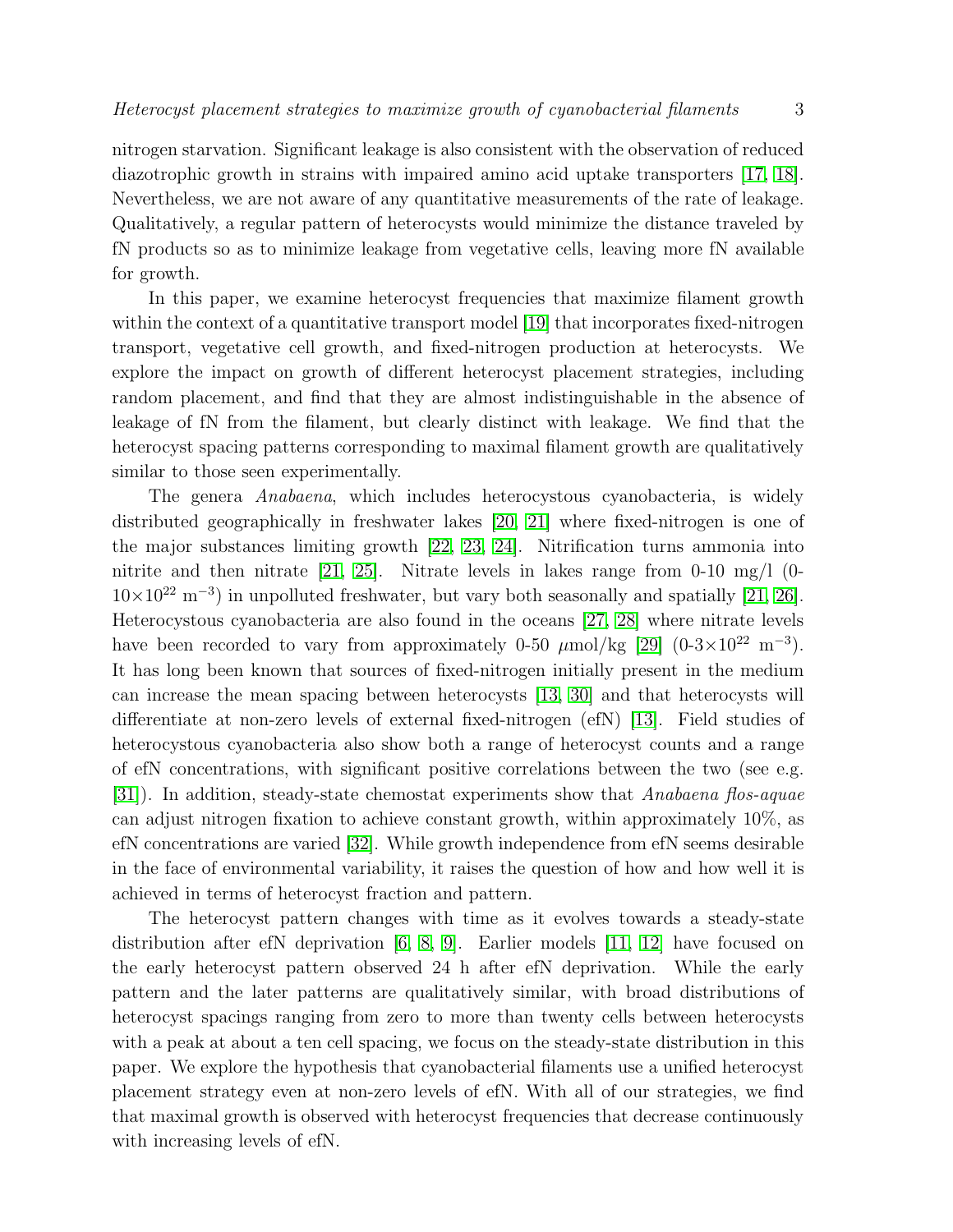# 2. Model

#### 2.1. Fixed-nitrogen Transport

Our model of fixed-nitrogen (fN) transport and incorporation is adapted from Brown and Rutenberg [\[19\]](#page-16-18), with the addition of import from the extracellular medium. That study found that periplasmic transport was not required to explain nanoSIMS studies of fixed-nitrogen profiles [\[33\]](#page-17-8), so we do not include periplasmic transport in our model. Our model tracks the total amount of freely-diffusing fN,  $N(i, t)$ , in each cell i vs. time t:

<span id="page-3-0"></span>
$$
\frac{d}{dt}N(i,t) = \Phi_{tot}(i,t) + D_I \rho_{efN} l(i,t) - D_L N(i,t) + G_i,
$$
\n(1)

where  $\Phi_{tot}(i) \equiv \Phi_R(i-1) + \Phi_L(i+1) - \Phi_L(i) - \Phi_R(i)$  is the net diffusive flux into cell  $i$ , equal to the sum of the incoming fluxes minus the outgoing fluxes. Each cell has two outgoing fluxes,  $\Phi_L$  and  $\Phi_R$  to its left and right neighbours, respectively, and two incoming fluxes from its neighbours. Following Fick's law, each flux is the product of the local density  $N(i, t)/l(i, t)$  and a transport coefficient  $D_C$ . We use  $D_C=1.54 \mu m$ s<sup>-1</sup> between two vegetative cells and  $D<sub>C</sub>=0.19 \mu m s<sup>-1</sup>$  between a vegetative cell and a heterocyst  $[19]$  — we keep these values fixed in this paper.



<span id="page-3-1"></span>**Figure [1.](#page-3-0)** Schematic of fixed-nitrogen transport as represented by Eqn. 1.  $N(i)$  is the amount of freely-diffusing fixed-nitrogen for cell *i*.  $D<sub>C</sub>$  governs transport between cells,  $D_I$  governs import from the external medium into the cell, and  $D_L$  controls loss from the cell to the external medium.

In addition to fluxes along the filament,  $D_I$  is the coefficient for import from the external medium with efN concentration  $\rho_{efN}$  to the cell of length  $l_i$  and  $D_L$  is the coefficient for losses from the cell to outside the filament. These transport processes are shown schematically in Fig. [1.](#page-3-1)

To estimate  $D<sub>I</sub>$ , we use Fogg's observations of heterocyst frequency in a medium to which a fixed amount of efN in the form of ammonia was added [\[13\]](#page-16-12). Heterocyst frequency decreased in time due to vegetative growth until the ammonia concentration dropped to  $4\times10^{-5}$ M (see p. 245 of [\[13\]](#page-16-12)). We assume that a slightly higher concentration of efN,  $5 \times 10^{-5}$ M ( $\rho_{efN} = 3 \times 10^{22}$ m<sup>-3</sup>), is just sufficient for maximal growth. From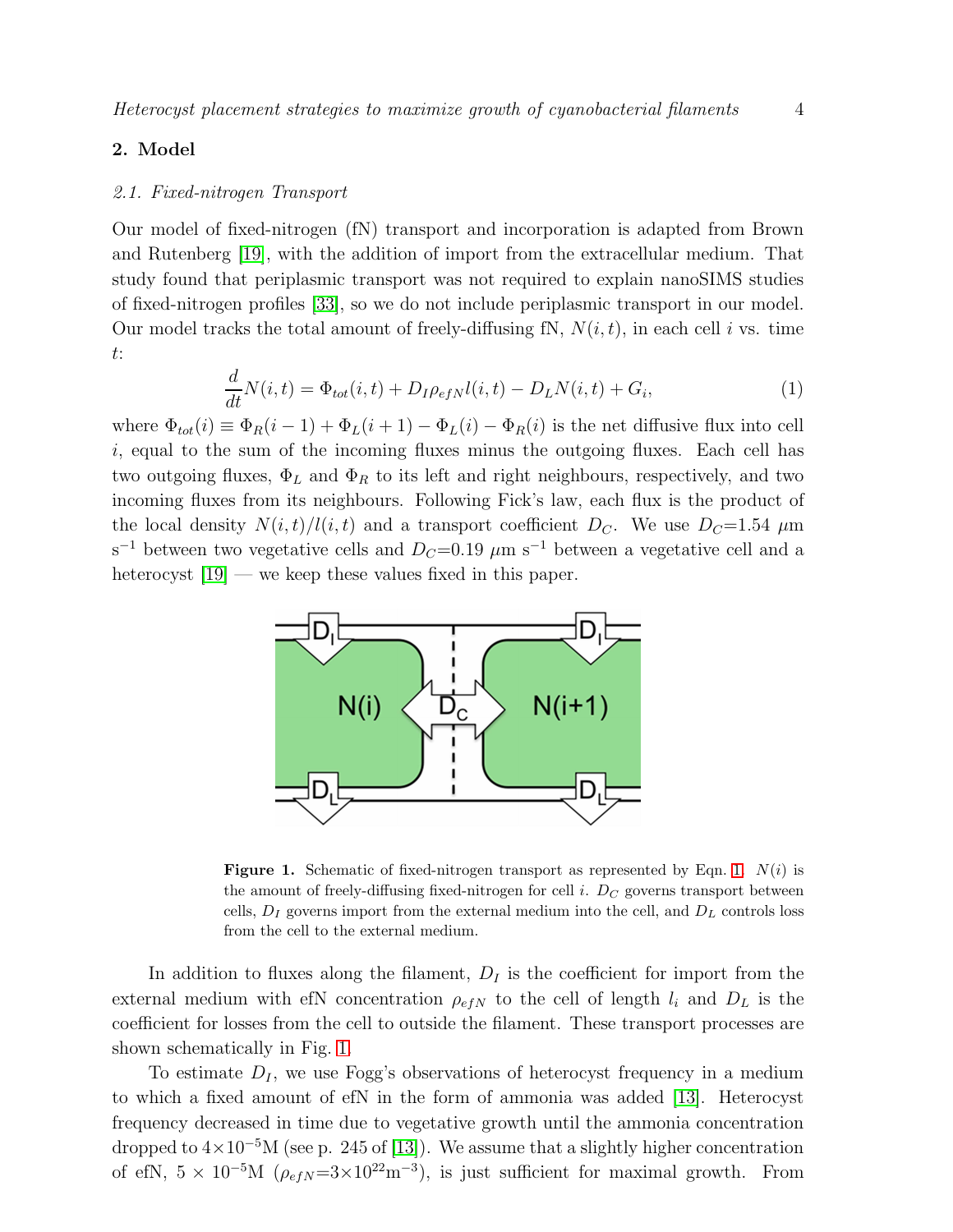Eqn. [1](#page-3-0) the amount of fixed-nitrogen imported from the external medium in a time T is  $D_I \rho_{efN} lT$ . For a cell to double in length over a period of time T=20h it needs approximately  $1.4 \times 10^{10}$  N atoms to be imported [\[19\]](#page-16-18). Using  $l=l_{min}=2.25 \mu m$ , this yields  $D_I = 2.9 \times 10^{-18} \text{m}^3/(\mu \text{m} \cdot \text{s}).$ 

We also include a loss term with coefficient  $D<sub>L</sub>$  in Eq. [1,](#page-3-0) following [\[13,](#page-16-12) [14,](#page-16-13) [15,](#page-16-14) [16,](#page-16-15) [17,](#page-16-16) 18. Loss is expected to be proportional to the cytoplasmic density,  $N/(Al)$ , where l is the length of the cell and A is the cross-sectional area, and also to the number of transporters, which will themselves be proportional to the cell length. This results in a loss term that is independent of length l, with a coefficient  $D<sub>L</sub>$  with units of s<sup>-1</sup>. There are no direct measurements of leakage rates of fN from cyanobacterial filaments that we are aware of. We take the loss rate as small compared to the import rate, and so use either  $D_L=0.01D_I/A$  (referred to as 1% loss) and  $D_L=0.1D_I/A$  (referred to as 10% loss). We use a fixed  $A = \pi \mu m^2$  corresponding to a radius of  $1\mu m$ .

In addition to transport terms, there is also a source/sink term  $G_i$  in Eqn. [1](#page-3-0) that describes fN production and consumption in the heterocysts and vegetative cells, respectively. This G term is discussed in the next section.

#### 2.2. Cell Growth and Division

Following [\[19\]](#page-16-18), we take PCC 7120 cells to have a minimum size of  $l_{min} = 2.25 \mu m$  and a maximum size of  $l_{max} = 2l_{min}$  [\[2,](#page-16-1) [3\]](#page-16-2). When a cell reaches  $l_{max}$  it is divided into two cells of equal length, each of which is randomly assigned a new growth rate and half of the fixed-nitrogen in the parent cell. We initialized lengths randomly from an analytical steady-state distribution of cell lengths ranging between  $l_{min}$  and  $l_{max}$  [\[34\]](#page-17-9) and used an average doubling time  $T_D = 20h$  [\[18,](#page-16-17) [35\]](#page-17-10). We define a minimum doubling time  $T_{min} =$  $T_D - \Delta$  and a maximum doubling time  $T_{max} = T_D + \Delta$ . A doubling time T is randomly and uniformly selected from this range and converted to a growth rate  $R=l_{min}/T$ . We take  $\Delta = 4.5h$  [\[19,](#page-16-18) [36\]](#page-17-11).

In Eqn. [1,](#page-3-0) for heterocysts  $G_i = G_{het}$ . The heterocyst fN production rate,  $G_{het} = 3.15 \times 10^{6} \text{s}^{-1}$ , is chosen to supply the growth of approximately 20 vegetative cells.

In Eqn. [1,](#page-3-0) for vegetative cells  $G_i = G_{veg}$  is a sink term determining the incorporation rate of cytoplasmic fN removed to support cellular growth.  $G_{veq}$  depends on the actual growth rate R of the cell (in  $\mu$ m/s), which in turn depends upon the locally available cytoplasmic fN:

$$
G_{veg} = -gR(R_i^{opt}, N(i, t)),\tag{2}
$$

where g is the amount of fixed-nitrogen a cell needs to grow per  $\mu$ m;  $g = 1.4 \times 10^{10} / l_{min} \simeq$  $6.2 \times 10^9 \mu m^{-1}$  [\[19\]](#page-16-18). We assume that cells increase their length at their maximal growth rate  $R_i^{opt}$  $i<sup>opt</sup>$  as long as there is available cytoplasmic fixed-nitrogen. Otherwise, they can only grow using the fixed-nitrogen flux into the cell from neighbouring cells:

$$
R = \begin{cases} R_i^{opt}, & \text{if } N(i, t) > 0\\ \min(\Phi_{in}/g, R_i^{opt}) & \text{if } N(i, t) = 0. \end{cases}
$$
 (3)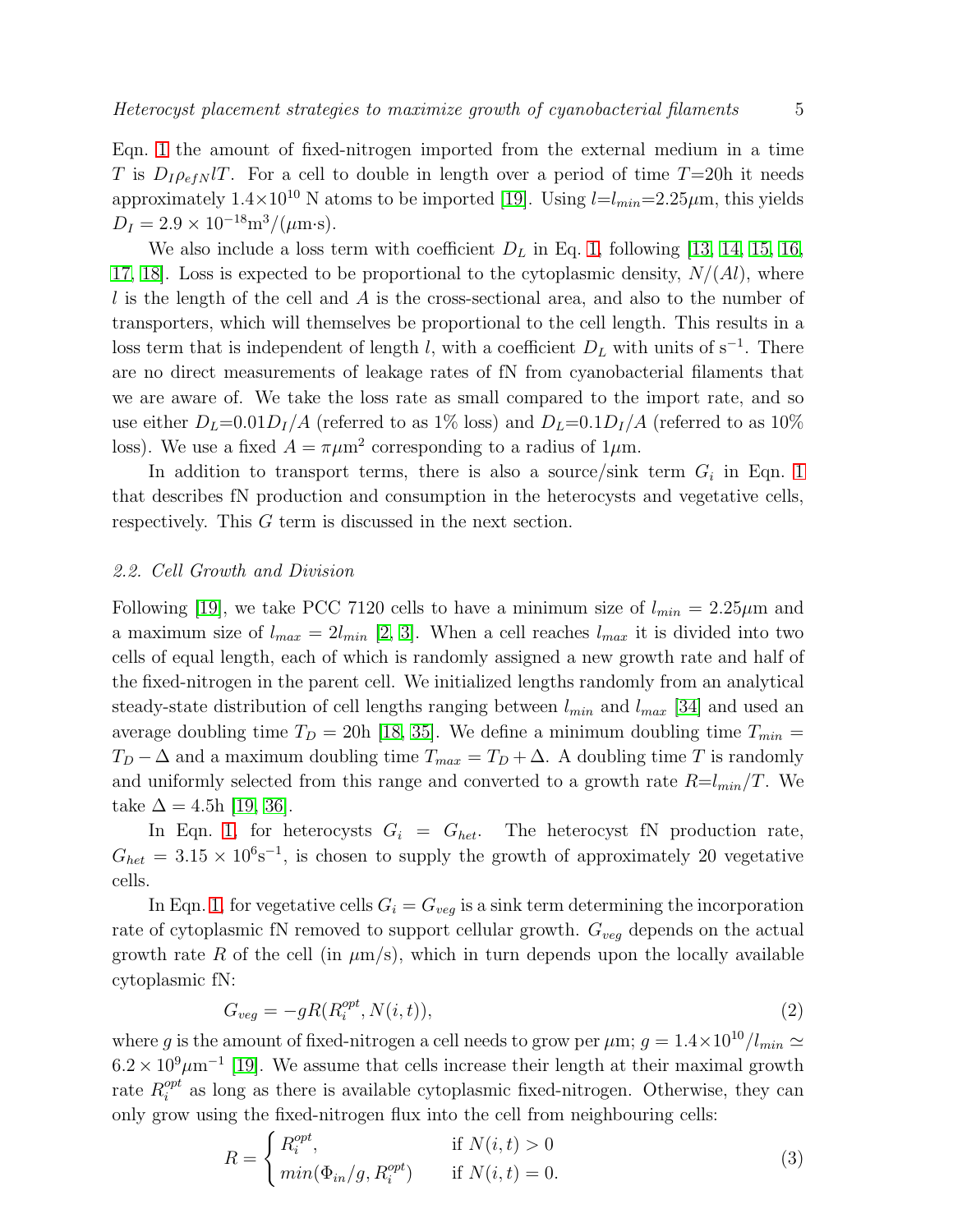Note that cells with  $N = 0$  may still grow, but will be limited by the incoming fluxes of fixed-nitrogen from both adjoining cells and the external medium,  $G_{veq} = \Phi_{in}$  $\Phi_R(i-1) + \Phi_L(i+1) + D_I \rho_{efN} l(i).$ 

## 2.3. Heterocyst Placement

While we know that experimentally observed heterocyst patterns are not due to random placement [\[11\]](#page-16-10), it is useful to evaluate the steady-state growth rate achievable with random heterocyst placement. We will use random placement as a point of reference for other heterocyst placement strategies. We consider three simple strategies: random placement, random placement with no contiguous heterocysts, and local placement. For all of them, once a heterocyst is placed it immediately stops growing  $(R_i^{opt} = 0)$  and fixes nitrogen  $(G_i = G_{het})$ . Commitment to differentiation does not occur until after approximately 8 h of efN deprivation and can take as long as 14 h [\[8,](#page-16-7) [37,](#page-17-12) [38\]](#page-17-13). Heterocysts mature and begin to fix nitrogen approximately 18-24 h after efN deprivation [\[3,](#page-16-2) [8,](#page-16-7) [37\]](#page-17-12) (though see [\[36\]](#page-17-11)). For random strategies, heterocyst placement corresponds to when heterocysts begin to produce fN. For local placement, we have an explicit delay (see below).

Our first, reference, strategy is random placement ("random"). The heterocyst fraction f is fixed, and during filament growth a random vegetative cell is replaced with a heterocyst whenever possible but without exceeding f.

Our second strategy ("no-Mch") reflects the observation that contiguous heterocysts are not observed during normal development [\[2,](#page-16-1) [3\]](#page-16-2). It consists of our random strategy, but with the additional restriction that vegetative cells adjacent to existing heterocysts are never selected for development.

Our third strategy is local heterocyst placement ("local"). Any vegetative cell that has been continuously starving for a defined interval  $\tau$  is changed into a heterocyst. Starvation is defined as  $N(i) = 0$ , so that these cells have reduced growth  $R < R^{opt}$  for a significant period of time. We vary  $\tau$  within the range  $1 - 20$  h. Starvation occurs due to distance from heterocysts [\[19\]](#page-16-18), but can also reflect local clusters of fast-growing cells.

## 2.4. Some numerical details

Periodic boundary conditions were used to minimize end effects. Filaments were initiated with no heterocysts and the different strategies were followed until a steadystate was reached. For the local strategy, a "no-Mch" rule was followed for the first 24 hours of differentiation to reduce initial transients.

The growth rate constant  $\mu$  was calculated every six simulated hours using the total length of the filament  $L(t)$ , where  $L(t) = L(t - 6h)e^{\mu \cdot 6h}$ . Heterocyst frequency was sampled every six simulated hours by dividing the number of heterocysts by the total number of cells in the filament. Heterocyst spacings were also recorded every six simulated hours. Measurements were averaged daily, and the results of ten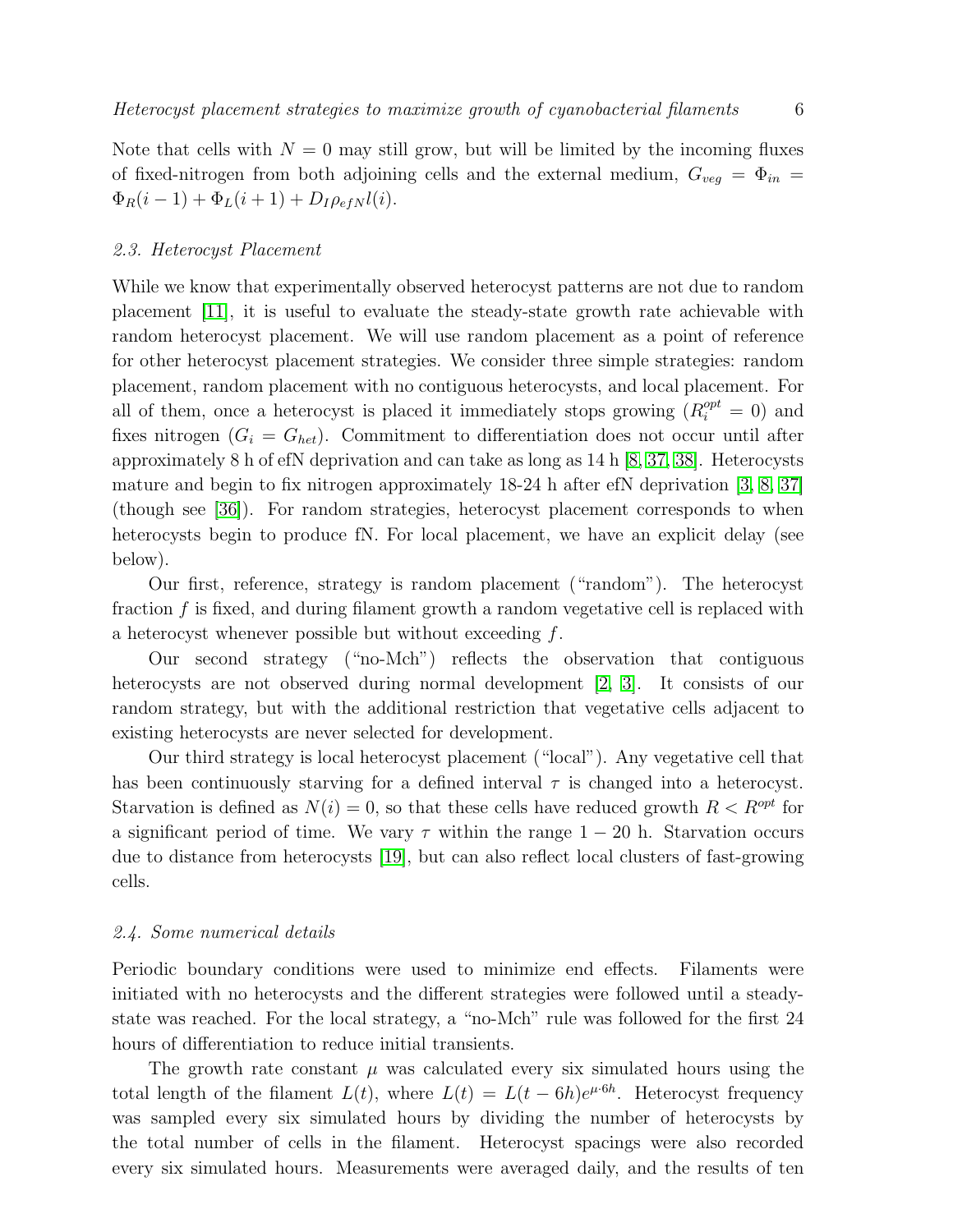independently seeded runs were used to determine an overall daily average and standard deviation. All data shown is for the fifth day, which exhibits steady-state for the parameters explored (in comparison with data from the fourth day).

We begin each simulation with 100 cells. Most of the phenomena we investigate occurs in filaments with a growth rate constant greater than  $\mu = 0.02$  h<sup>-1</sup>, which would allow the filament to grow to more than 1100 cells after five days. We use a computational timestep  $\Delta t = 0.01$ s with a simpler Euler discretization of Eqn. [1;](#page-3-0) smaller timesteps yield indistinguishable results.

For random heterocyst placement strategies, optimal heterocyst frequencies for growth without leakage in Fig.  $2(c)$ , and the corresponding growth rates in Fig.  $2(d)$ , were found by locally using the standard Marquardt-Levenberg fit algorithm with a quadratic function to the left of the optimum frequency and a linear function to the right, with the two functions meeting at the optimum frequency. Optimum heterocyst frequencies with leakage in Figs. [4\(](#page-10-0)b) and (d), and the corresponding growth rates in Figs.  $4(a)$  and (c), were found by a least squares quadratic fit near the maximal growth rate.

# 3. Results

#### 3.1. No Leakage

We first examined systems with randomly placed heterocysts in filaments with zero leakage. Qualitatively there are two growth regimes: starving or excess fixed-nitrogen. At small heterocyst fractions and small levels of efN, starved growth will be determined by the amount of fN produced by heterocysts as well as fN imported from outside the filament. The fN from heterocysts is proportional to their fraction  $f$ , while the fN imported from outside the filament is proportional to  $\rho_{efN}$ :

<span id="page-6-0"></span>
$$
\mu_{starve} = \frac{G_{het}}{g \cdot l_{avg}} f + \frac{D_I}{g} \rho_{efN},\tag{4}
$$

where  $l_{avg}$  is the length of an average cell and g is the amount of fN per unit length needed for growth. At large heterocyst fractions or with large levels of efN, sufficient fN is present for growth but only the vegetative cells, with fraction  $1 - f$ , will grow:

<span id="page-6-1"></span>
$$
\mu_{excess} = \frac{R \cdot ln(2)}{l_{min}} (1 - f),\tag{5}
$$

where the  $ln(2)$  factor is needed to convert the growth rate R of a single cell to a growth rate exponent  $\mu$ . Both of these limiting behaviors  $\mu_{starve}$  and  $\mu_{excess}$  are shown as straight black lines in Figs.  $2(a)$  and  $(b)$ .

The modelling results for filaments with different levels of efN and with zero leakage  $(D<sub>L</sub> = 0)$ , shown in Fig. [2](#page-7-0) (a), agree well with the limiting behaviours for small or large f. There is a clear optimal heterocyst frequency,  $f^*$ , at which growth is maximal. Increasing the amount of efN shifts  $\mu_{starve}$  up, while  $\mu_{excess}$  is unaffected. As efN increases, the optimal frequency decreases and the corresponding maximal growth rate  $\mu^*$  increases.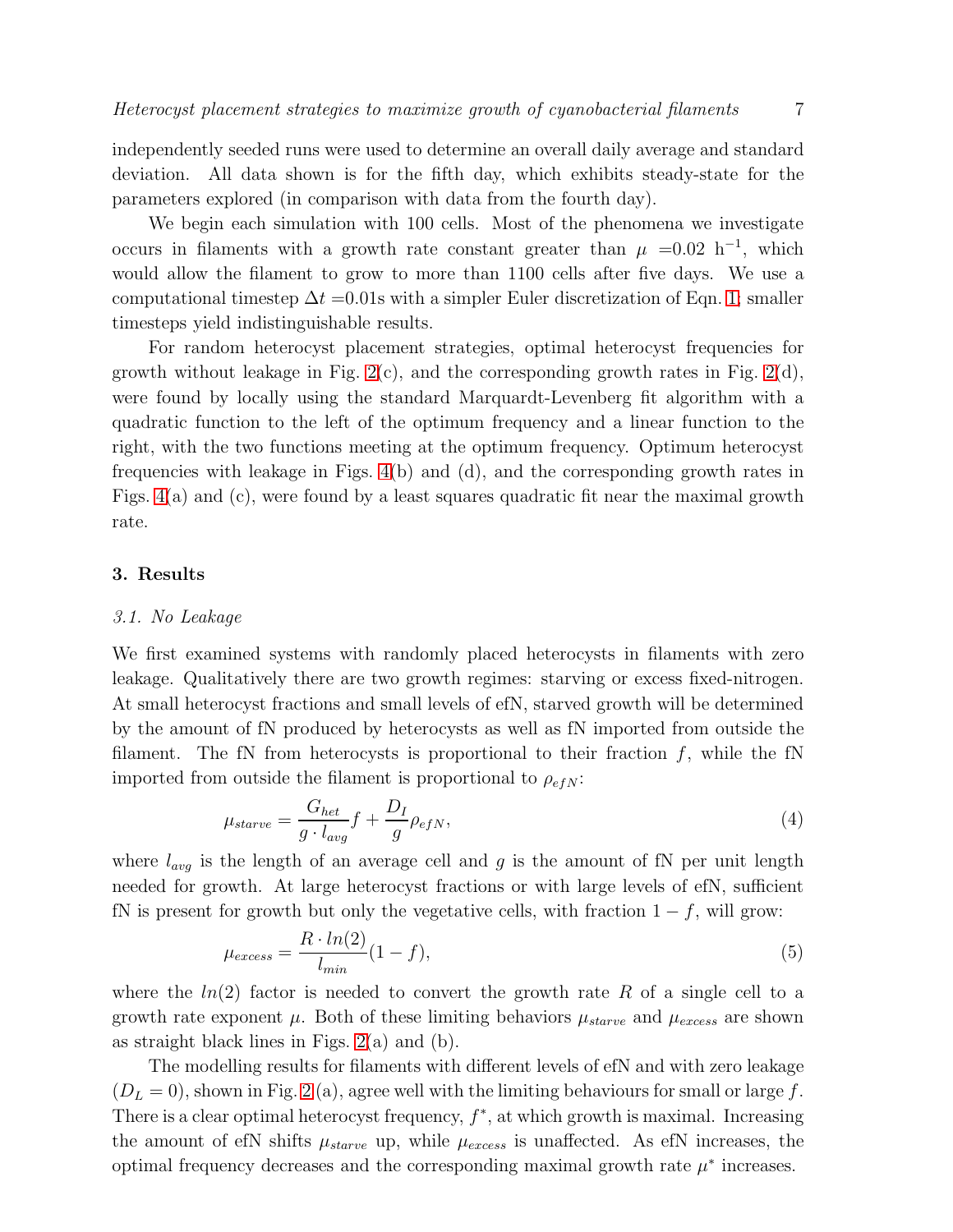

<span id="page-7-0"></span>**Figure 2.** (a) growth rate exponent  $\mu$  vs. heterocyst frequency f for systems with zero leakage  $(D_L = 0)$  and random heterocyst placement. Red circles indicate  $\rho_{efN} = 0$ , blue squares indicate  $\rho_{efN} = 0.5 \times 10^{22} m^{-3}$ , and green diamonds indicate  $\rho_{efN} = 1 \times 10^{22} m^{-3}$ . Black lines indicate asymptotic behavior from Eqns. [4](#page-6-0) and [5.](#page-6-1) (b) highlights the data near the maximal  $\mu$  in (a). The red dashed curve indicates the best fit near the indicated optimal heterocyst fraction  $f^*$ . (c) optimum heterocyst frequency  $f^*$  vs.  $\rho_{efN}$  using random heterocyst placement with zero leakage. Numerical data is shown as red circles while the frequency described by the intersection of Eqns. [4](#page-6-0) and [5](#page-6-1) is shown as a solid black line. (d) growth rate  $\mu$  vs.  $\rho_{efN}$ . Red circles with a solid line indicate  $\mu^*$  from random heterocyst placement with zero leakage. Orange squares with a dashed orange line indicate  $\mu$  for a filament with no heterocysts, while the black diamonds and black dashed line indicate  $\mu$  for a filament maintaining a constant heterocyst frequency that is optimal at  $\rho_{efN} = 0$ .

The modelled growth rates are somewhat below the limiting regimes near  $f^*$ , as highlighted in Fig. [2\(](#page-7-0)b). This growth deficit appears to be due to finite diffusivity of fN within the filament, which limits the reach of excess fN from regions with excess heterocysts in the face of continued expansion of vegetative regions due to ongoing growth. Indeed, the growth deficit disappears when  $D<sub>C</sub> \rightarrow \infty$  (data not shown). The growth deficit is also smaller when heterocysts are placed close to starving cells (see below). We do not yet have an analytical treatment of this growth deficit, though it is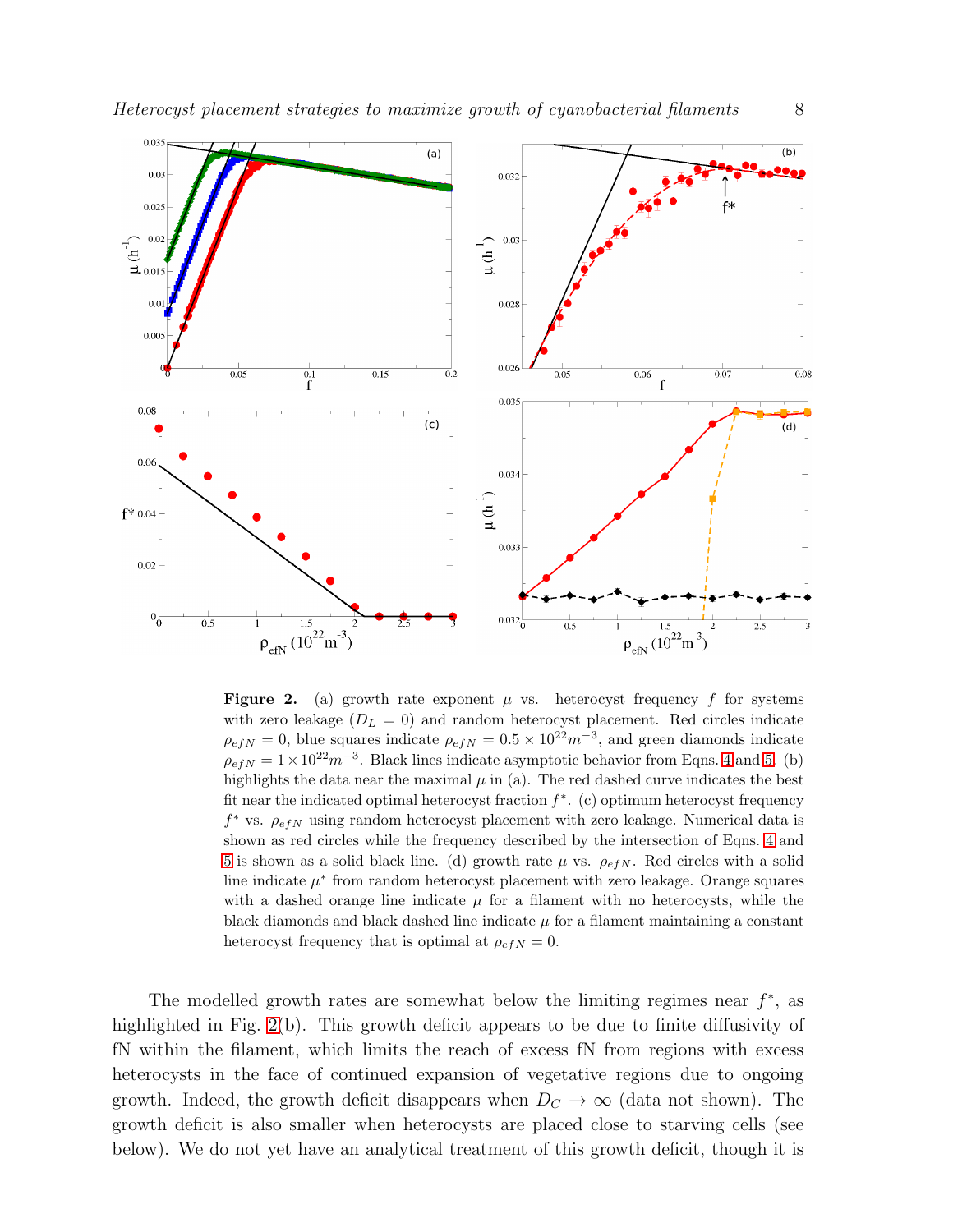intriguing. As a result of the growth deficit, the optimal heterocyst frequency from our quantitative model,  $f^*$ , is larger than given by the intersection of  $\mu_{starve}$  and  $\mu_{excess}$ , as shown in Fig.  $2(c)$ .

The maximal growth rates,  $\mu^*$ , corresponding to the optimal heterocyst frequencies  $f^*$ , are plotted with solid red lines vs.  $\rho_{efN}$  in Fig. [2\(](#page-7-0)d). The dashed orange lines show the growth rate with no heterocysts  $(f = 0)$ , which exhibits sharply reduced growth at smaller  $\rho_{efN}$ . The dashed black line shows the growth rate exhibited by the fixed heterocyst fraction  $f_0$  that is optimal for  $\rho_{efN} = 0$ , which exhibits a constant but reduced growth when  $\rho_{efN} > 0$ . In general, filaments that maintain an optimal heterocyst fraction by maintaining  $f = f^*$  as  $\rho_{efN}$  varies will outgrow filaments with any given fixed heterocyst fraction.

# 3.2. Leakage



<span id="page-8-0"></span>**Figure 3.** Growth rate constant  $\mu$  vs. heterocyst frequency f for different heterocyst placement strategies and leakage levels with zero external fixed-nitrogen. Zero leakage is shown in red, 1% leakage is shown in blue, and 10% leakage is shown in green. Solid lines are random heterocyst placement, dashed lines are no-Mch heterocyst placement. Red circles, blue squares, and green diamonds show data for local heterocyst placement for zero, 1%, and 10% leakage respectively. The local heterocyst placement data points show variation of the period of starvation until commitment  $\tau$  from 1-20 h, with shorter  $\tau$  exhibiting larger  $\mu$ .

As shown in Fig. [3,](#page-8-0) with no leakage the random (solid red line) and no-Mch (dashed red line) heterocyst placement strategies have almost indistinguishable growth rates. Local heterocyst placement (red circles) leads to slightly faster growth with short wait times  $\tau = 1$  h, but shows significantly slower growth at longer wait times comparable to heterocyst maturation times. Note that  $f$  is not independently controlled with local placement, so that only a narrow range of f is seen as  $\tau$  is varied. Faster local growth is seen with smaller  $\tau$  as starving cells are provided with fN earlier, and experience shorter periods of restricted growth.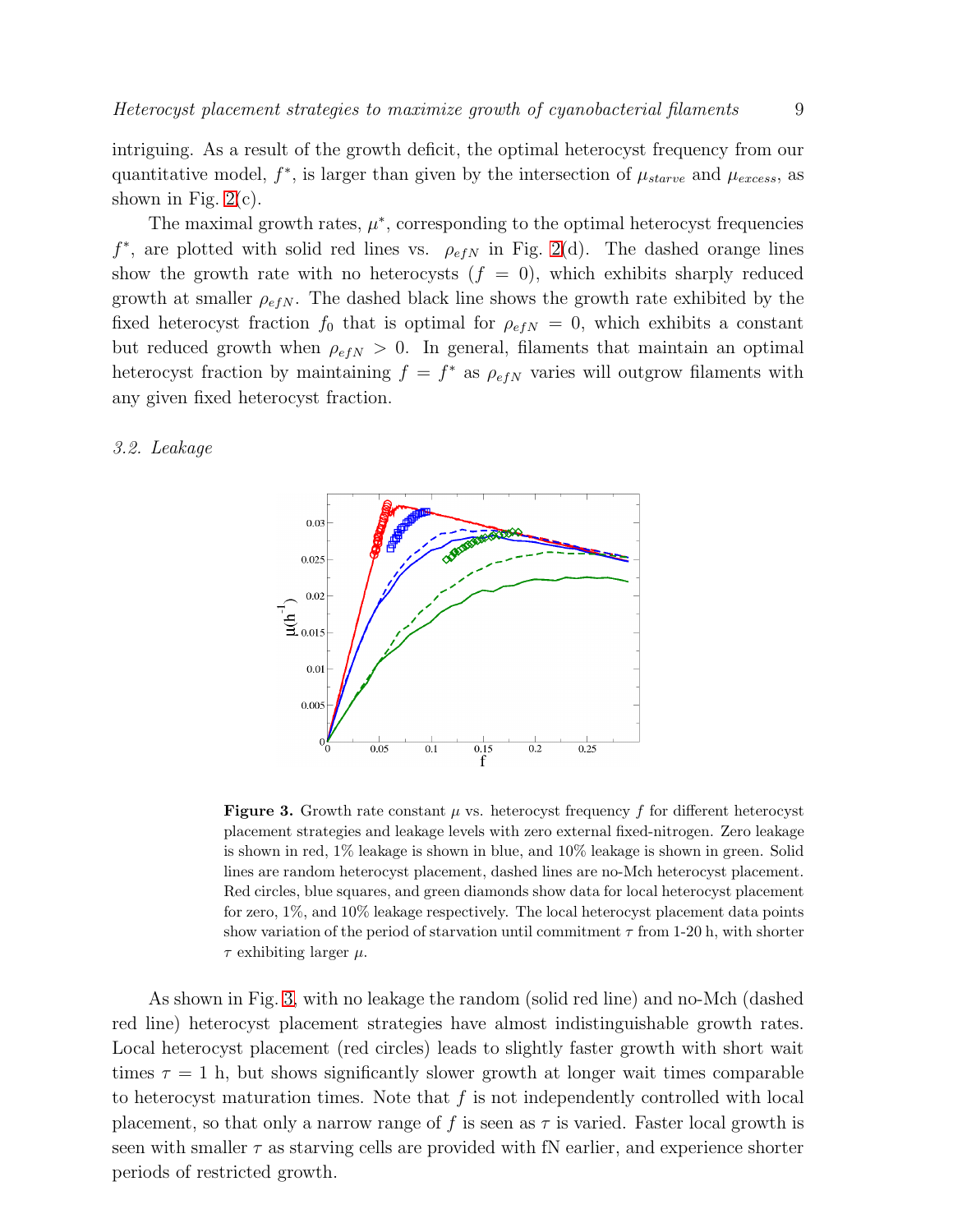With non-zero leakage, the three heterocyst placement strategies produce noticeably different growth curves. At 1% leakage (blue lines and squares), the growth rates with no-Mch are slightly above the random placement strategy. More striking is the dramatic improvement with local placement, which has significantly better growth at any given heterocyst frequency, but also better maximal growth  $\mu^*$  for  $\tau \in [1, 13]$ h. The same trends continue when leakage is increased to 10% (green lines and green diamonds): the growth rates of filaments with local heterocyst placement are higher than the maximal growth rates of other strategies for  $\tau \in [1, 17]$ h, and we also see that the corresponding heterocyst frequencies  $f^*$  are much lower with local strategies than with either random placement or no-Mch placement strategies.

Note that  $f^*$  and  $\mu^*$  correspond to the heterocyst frequency and growth rate exhibited by the local placement strategy for a given delay time  $\tau$ , or to the growthoptimized heterocyst frequency and corresponding growth rate exhibited by the random or no-Mch placement strategies.

In general, leakage of fN from the cyanobacterial filament will more strongly inhibit growth if heterocysts are not placed close to starving vegetative cells. In any case, leakage decreases the growth rate at a given heterocyst frequency, and so leads to a larger heterocyst frequency  $f^*$  and correspondingly decreased growth rate  $\mu^*$  with both the local strategy and the growth-optimized random strategies.

#### 3.3. Varying External Fixed-nitrogen Concentration

When the external fixed-nitrogen concentration,  $\rho_{e f N}$ , is increased from zero the differences between the heterocyst placement strategies diminish. Fig. [4\(](#page-10-0)a) shows growth,  $\mu^*$ , vs.  $\rho_{efN}$  for all three placement strategies with 1% leakage. Also shown with the orange-dashed line is the growth expected with no heterocysts  $(f = 0)$ . We see that local heterocyst placement has a significantly higher growth rate than optimized random or no-Mch strategies. The differences are largest at  $\rho_{efN} = 0$ , decrease as efN increases, and vanish when all growth is supported by efN alone. Similar qualitative behavior is seen with 10% leakage, in Fig. [4\(](#page-10-0)c), though the growth rates are somewhat lower.

Figs. [4\(](#page-10-0)b) and (d) show the heterocyst frequency,  $f^*$ , for all three heterocyst placement strategies for a range of efN, for 1% and 10% leakage respectively. For most of the lower fixed-nitrogen levels, local heterocyst placement has a significantly lower heterocyst frequency than optimized random or no-Mch heterocyst placement. When heterocysts are placed near starving cells fewer heterocysts are necessary to satisfy the fixed-nitrogen requirements for the growing vegetative cells. As  $f^*$  approaches zero, the trend reverses. The local heterocyst placement has a higher  $f^*$  than either random or no-Mch placement because local can continue to beneficially place heterocysts near starving cells as f increases and fewer cells starve, while random strategies cannot. The reversal of this trend is particularly apparent with larger leakage levels  $(Fig. 4(d))$  $(Fig. 4(d))$  $(Fig. 4(d))$ , where placement of heterocysts close to fast-growing vegetative cells is particularly important, and leads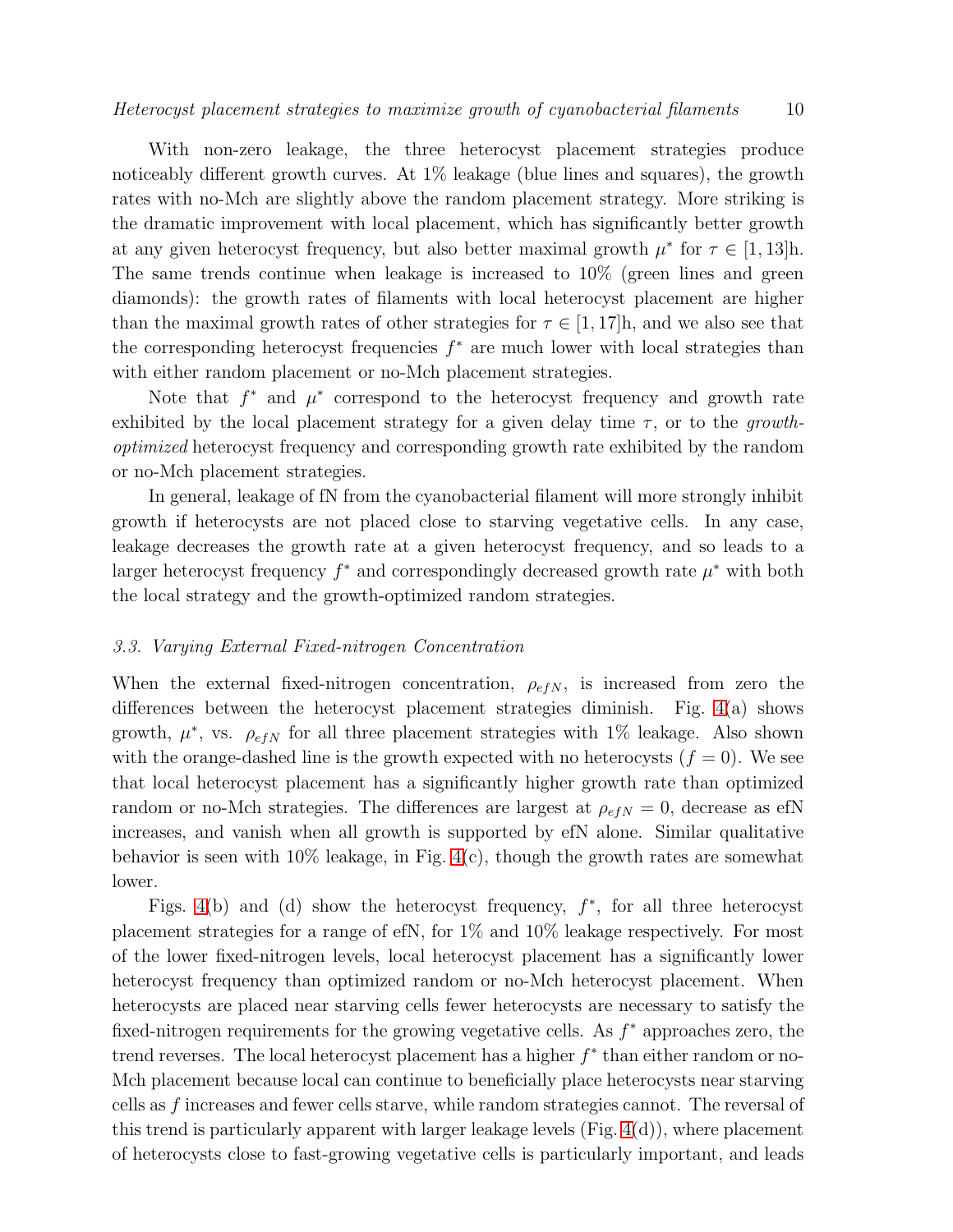

<span id="page-10-0"></span>**Figure 4.** (a) growth rate constant  $\mu$  vs. external fixed-nitrogen concentration  $\rho_{efN}$ for filaments with 1% leakage. Red circles with a solid line are random heterocyst placement at the optimum frequency, blue squares with a solid line are no-Mch heterocyst placement at the optimum frequency, green diamonds with a solid line are local heterocyst placement, and the orange dotted line is filaments with no heterocysts. (b) heterocyst frequency at which maximum growth occurs vs. external fixed-nitrogen concentration  $\rho_{efN}$ . Red circles with solid line are random heterocyst placement, blue squares with solid line are no-Mch heterocyst placement and green diamonds with solid line are local heterocyst placement. (c) and (d) are similar runs labeled in the same fashion as (a) and (b), respectively, with higher leakage of 10%.

to a noticeable non-linearity of the heterocyst frequency  $f^*$  with local placement at larger  $\rho_{efN}$ .

## 3.4. Heterocyst Spacing

Figs. [5\(](#page-11-0)a)-(c) show heterocyst spacing distributions for the different heterocyst placement strategies with 1% leakage, all with approximately  $f = 0.1$  for ease of comparison. Both random placement and no-Mch favour small heterocyst spacings. Random placement, in Fig. [5\(](#page-11-0)a), peaks at adjacent heterocysts (corresponding to the Mch phenotype) and drops off for larger separations, while no-Mch placement, in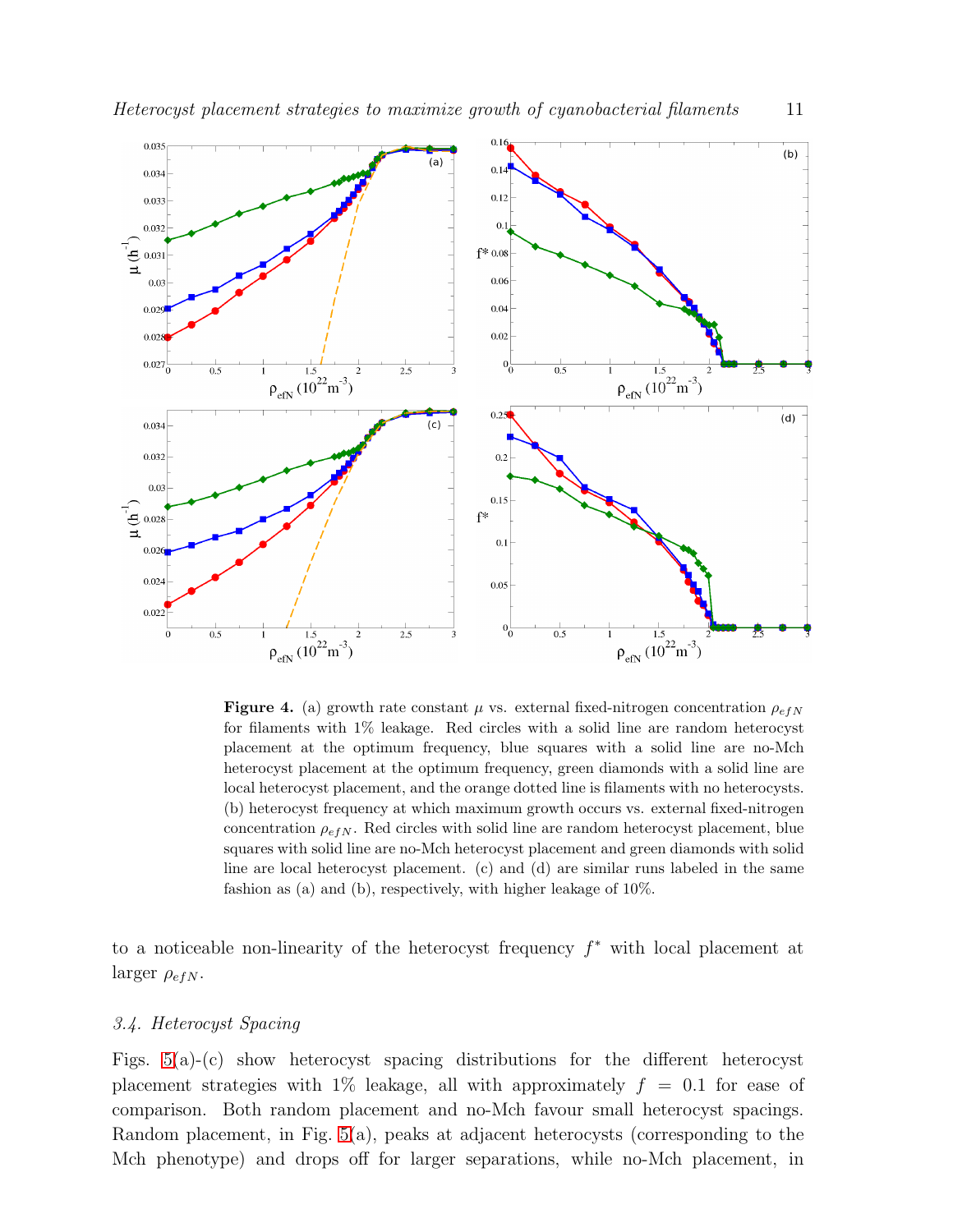Fig. [5\(](#page-11-0)b), peaks at a spacing of 4 intercalating cells between heterocysts. Significant bias towards even spacings, due to ongoing filament growth, is also seen. The distribution for local placement is quite different, with a symmetric peak at approximately 12 intercalating cells and very few heterocysts separated by less than 6 cells. Fig. [5\(](#page-11-0)d) is an experimental spacing distribution after 96h of fixed-nitrogen deprivation for WT Anabaena PCC 7120 [\[8\]](#page-16-7). The heterocyst spacing distribution with the local placement strategy is qualitatively similar to the experimental distribution, even though the strategy selection was done with respect to growth alone — without consideration of the spacing distribution.



<span id="page-11-0"></span>**Figure 5.** (a)-(c) are heterocyst spacing distributions from stochastic simulations with 1% leakage and zero external fixed-nitrogen with error bars representing the standard deviation of the mean. (a) is random heterocyst placement with 10% heterocysts, (b) is no-Mch heterocyst placement with  $10\%$  heterocysts, and (c) is local heterocyst placement with period of starvation until commitment of  $\tau = 8h$ . (d) is the experimental steady-state WT distribution from [\[8\]](#page-16-7).

With non-zero  $\rho_{e f N}$  we consider only the heterocyst spacing distributions for the local heterocyst placement strategy, as illustrated in Figs.  $6(a)-(c)$  with  $1\%$  leakage. The peak separation increases with  $\rho_{efN}$ , consistent with the decreasing  $f^*$  we saw in Fig. [4](#page-10-0) (b). The distribution also becomes significantly wider. By scaling the heterocyst separation by the average separation for each distribution we see in Fig. [6](#page-12-0) (d) that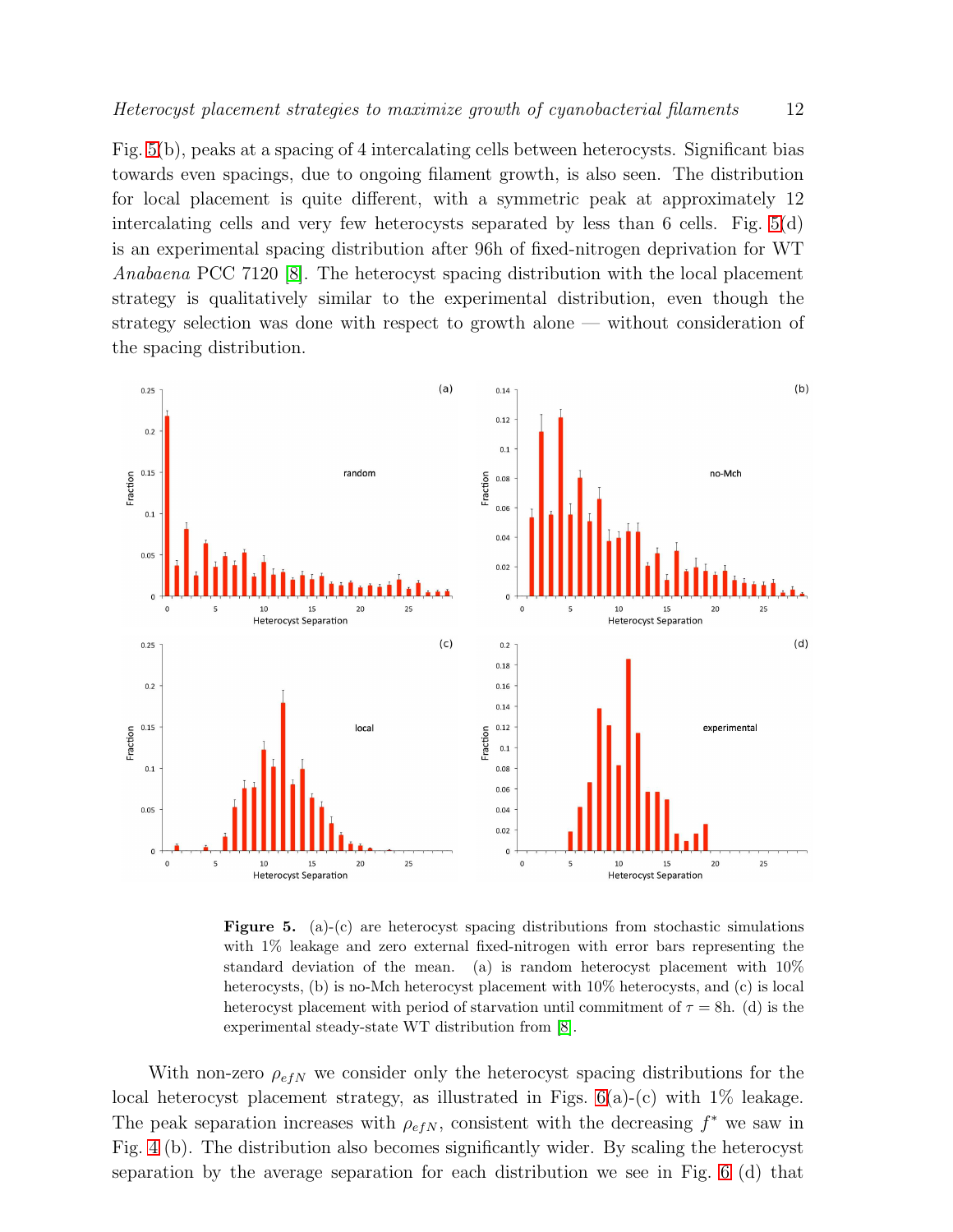the distributions at different  $\rho_{efN}$  approximately collapse to a single scaled distribution independent of  $\rho_{efN}$ . The inset in Fig. [6\(](#page-12-0)d) is the average heterocyst separation vs.  $\rho_{efN}$ .



<span id="page-12-0"></span>Figure 6. Heterocyst spacing distributions for filaments with local heterocyst placement, 1% leakage for various  $\rho_{efN}$  and a period of starvation until committment of  $\tau = 8h$ . (a)  $\rho_{efN} = 0.5 \times 10^{22} \text{m}^{-3}$ , (b)  $\rho_{efN} = 1 \times 10^{22} \text{m}^{-3}$ , and (c)  $\rho_{efN} = 1.5 \times 10^{22} \text{m}^{-3}$ . (d) shows the probability density of the distributions with  $\rho_{e f N} = 0$  (red), 0.5 (blue), 1 (green), and 1.5 (orange) ×10<sup>22</sup>m<sup>-3</sup> vs. scaled heterocyst separation. Inset in (d) is the average heterocyst separation vs. efN concentration.

#### 4. Discussion

We have explored three heterocyst placement strategies in a cyanobacterial filament with a quantitative model for fixed-nitrogen (fN) transport and dynamics that includes growth of vegetative cells and production of fN by heterocysts. The three strategies were random placement, random placement with no-Mch, and local placement. For random strategies, we found an optimal heterocyst frequency  $f^*$  at which the growth rate of the filament is maximized,  $\mu^*$ . With fewer heterocysts than  $f^*$  filaments are fN limited. With more heterocysts than  $f^*$  the filament is hampered by an excess of non-growing heterocysts. As the external fN,  $\rho_{e f N}$ , is increased from zero, the optimal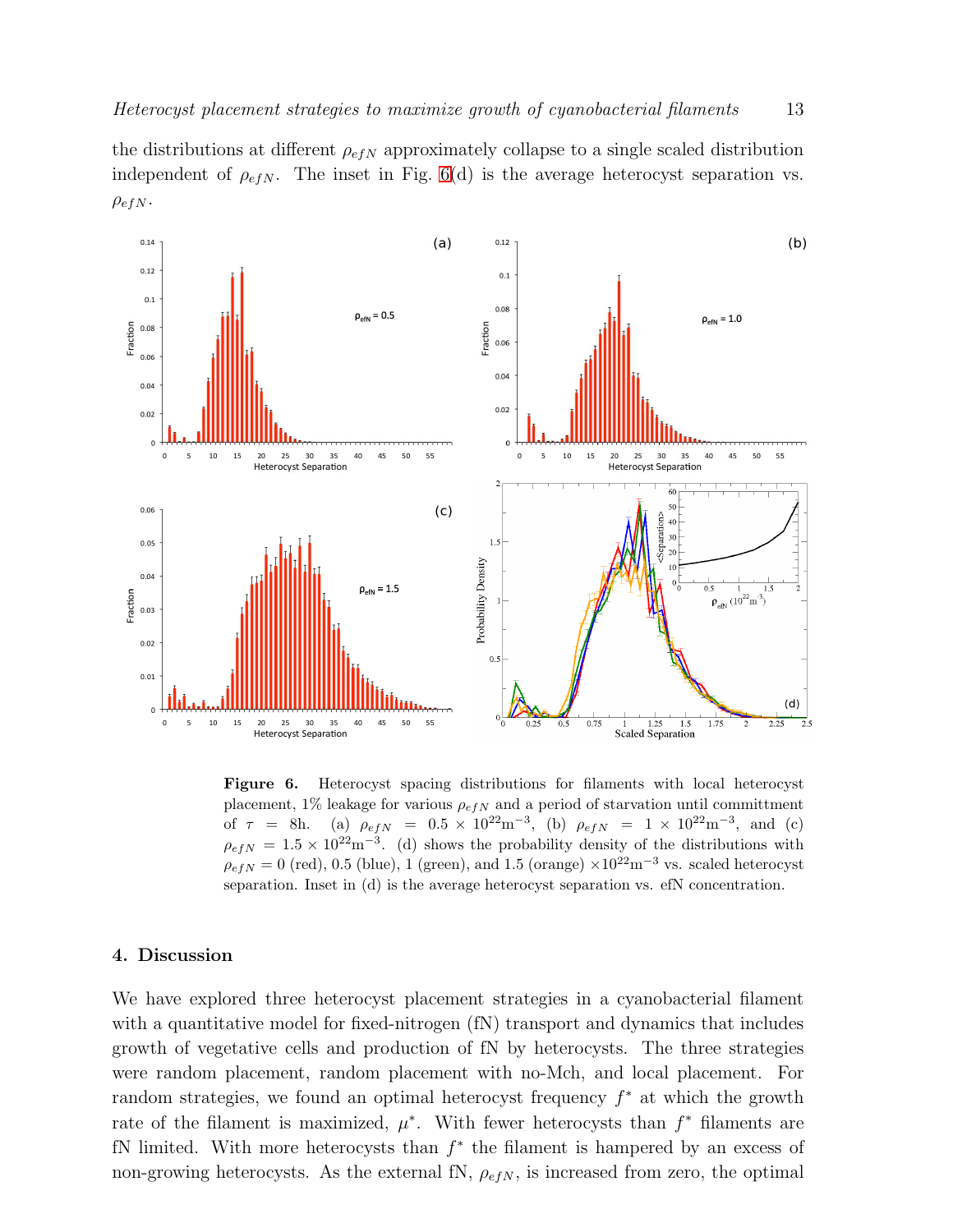heterocyst frequency decreases continuously until it reaches zero at a concentration  $\rho_e^*$  $_{efN}$ where all fN needs are met by imported extracellular fN. The local placement strategy led to a similar decreasing heterocyst fraction  $f^*$  with  $\rho_{efN}$ , though without explicit optimization of the heterocyst frequency.

Without leakage of cytoplasmic fN from the filament, via  $D<sub>L</sub>$ , the difference between these strategies is small (see Fig. [3,](#page-8-0) red lines and circles). With leakage there are significant growth differences between the strategies under limiting efN conditions (with  $\rho_{efN} < \rho_{efN}^*$ ). Filaments using local placement of heterocysts grow faster than filaments with no-Mch, which in turn grow faster than filaments using random heterocyst placement. The differences between the strategies are largest when  $\rho_{efN} = 0$ , and decrease as  $\rho_{efN}$  increases — until it vanishes above  $\rho_{efN}^*$  where the heterocyst frequency  $f^* = 0$  for all three strategies. We suggest that leakage of fN from growing filaments may be important for understanding the adaptive nature of heterocyst placement strategies.

We believe that the observed growth differences are relevant. Selective sweeps occur when a beneficial mutation 'sweeps' a population and becomes fixed [\[39\]](#page-17-14). Selective sweeps have been observed in cultures of E. coli for mutations with a fitness parameter as small as  $m = 0.006$  [\[39\]](#page-17-14), which in our system corresponds to a growth rate constant difference of  $0.0003h^{-1}$ . Fig. [4\(](#page-10-0)a) shows that the growth rate difference between random heterocyst placement strategies and local heterocyst placement is about 0.0025h<sup>−</sup><sup>1</sup> for  $1\%$  leakage for zero external fixed-nitrogen, and is similar for  $10\%$  leakage substantially larger than necessary for a selective sweep in E. coli.

Significantly, we did not pick our best strategy to match the heterocyst spacing pattern nor did we tweak the heterocyst frequency  $f$ . Rather we implemented a simple local strategy which itself chose  $f^*$ . This best, local strategy resulted in faster growth than optimized random strategies, and in heterocyst spacings remarkably similar to those seen experimentally. The similarity of our model heterocyst spacing distributions with observed patterns suggests that local fN starvation may drive heterocyst development. Indeed, we believe that the extensive genetic network of Anabaena heterocyst development [\[3\]](#page-16-2) effectively implements something similar to our local strategy. This is consistent with experimental work [\[33\]](#page-17-8) (see also [\[19\]](#page-16-18)) showing a dip in the fixed-nitrogen level approximately halfway between two widely separated heterocysts.

Qualitatively our best strategy is easy to state: "quickly differentiate cells that are locally starving of fixed-nitrogen". Effectively implementing the strategy is not trivial. We note two complications. The first is that our local strategy works for ongoing differentiation of heterocysts, during steady-state growth. In that regime, long after efN deprivation, a dedicated mechanism to avoid Mch is not needed — because nearby cells begin to starve at different times. However, in the first burst of differentiation we need to avoid Mch with a temporary mechanism to prevent differentiation of the entire filament. Indeed, the initial heterocyst spacing is distinct from the steady-state pattern [\[8\]](#page-16-7) and cyanobacterial filaments are thought to use diffusible inhibitors derived from PatS to suppress Mch [\[7\]](#page-16-6). The second is that we have simplified heterocyst commitment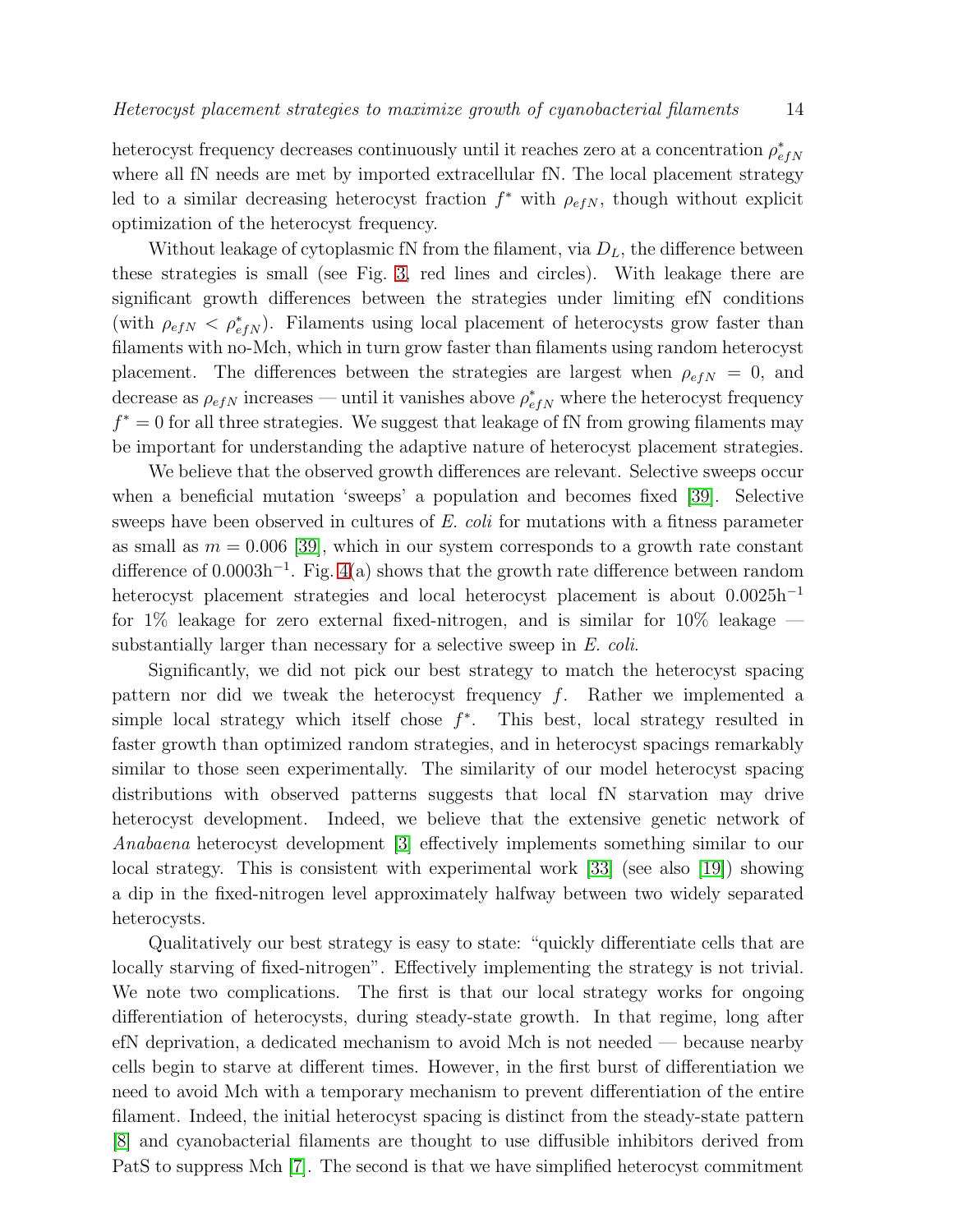[\[8\]](#page-16-7) and subsequent delay before du novo nitrogen fixation into a single delay  $\tau$ . While we find that a smaller  $\tau$  always leads to faster filament growth, heterocysts do take significant time to both commit and to begin to fix nitrogen [\[3,](#page-16-2) [8,](#page-16-7) [37,](#page-17-12) [38\]](#page-17-13) (though see [\[36\]](#page-17-11)). While we have explored a correspondingly large range of  $\tau \in \{1-20\}$ h, with similar results throughout, the details may be expected to change with a more detailed model of heterocyst commitment. However our understanding of heterocyst commitment timing with respect to local fN concentrations remains crude, and we feel that a unified delay  $\tau$  is an appropriate simplification.

We predict a plastic developmental response of heterocyst frequency to levels of efN, where the heterocyst frequency f decreases rapidly with  $\rho_{efN}$ . This implicitly assumes that there is no threshold extracellular fixed-nitrogen concentration above which heterocysts will not differentiate, and more broadly that there is not a fixed developmental pattern of heterocysts. Supporting a plastic developmental response, early work by Fogg [\[13\]](#page-16-12) showed a time-dependent heterocyst frequency that increased with decreasing levels of efN, Ogawa and Carr [\[30\]](#page-17-5) found heterocyst frequency and nitrate concentration to be inversely related, and Horne *et al* [\[31\]](#page-17-6) found the same correlation in field studies. Fogg also observed significant heterocyst development at  $40\mu$ M extracellular fixed-nitrogen (Fig. 2 of [\[13\]](#page-16-12)), though not in steady-state conditions. Plastic developmental responses are observed in systems ranging from plants [\[40\]](#page-17-15) to the brain [\[41\]](#page-17-16). We feel that filamentous cyanobacteria are particularly amenable to exploring and understanding the adaptiveness of this plastic response. The time is now ripe to undertake constant external fixed-nitrogen concentrations with single-filament studies in the chemostat-like environment of microfluidic systems, such as filamentous cyanobacteria within the long channels used in studies of persister cells of E. coli [\[42,](#page-17-17) [43\]](#page-17-18).

We note that the heterocyst spacing patterns themselves are not adaptive. Rather the patterns reflect an adaptive local strategy for placing heterocysts close to locally starving cells. This starvation is a combination of distance from heterocysts and fast growing cells. Local placement is particularly adaptive when fN leaks from the cyanobacterial filament (see [\[13,](#page-16-12) [14,](#page-16-13) [15,](#page-16-14) [16,](#page-16-15) [17,](#page-16-16) [18\]](#page-16-17), as discussed in the introduction).

Our heterocyst placement strategy is deliberately simple, and does not include any diffusible inhibitors such as peptides derived from PatS or HetN [\[7,](#page-16-6) [44,](#page-17-19) [45\]](#page-17-20). We anticipate that the small secondary peak that we observe at smaller separations in Figs.  $6$  (a)-(d) may be suppressed in vivo by the action of such diffusible inhibitors. Since HetN appears to act after initial heterocyst development [\[10\]](#page-16-9), it may indeed be why the secondary peak is not actually observed [\[8\]](#page-16-7). However, we note that the separation corresponding to the secondary peak increases with the average separation, so that the secondary peak may emerge in experimental studies at larger levels of  $\rho_{efN}$  if inhibition due to PatS and HetN has a fixed range.

Our model and its results assume that, apart from fixed-nitrogen, there are no nutrient or metabolite requirements that limit growth differentially along the filament. Doubtless, there are experimental conditions where this assumption is not warranted. Certainly, there are interesting nutrients that we have not included in our model. For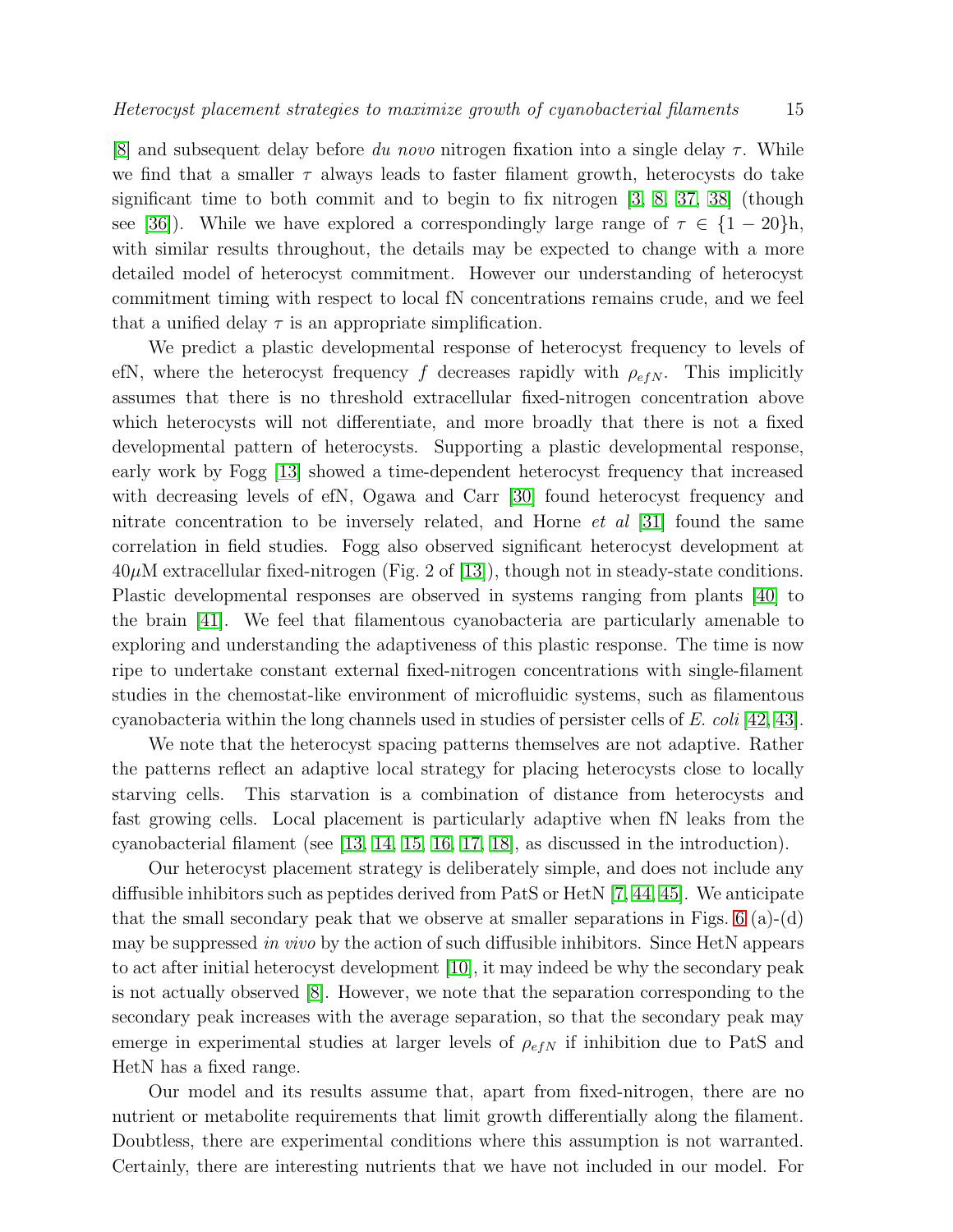example, the supply of membrane potential and/or of carbohydrates from vegetative cells to heterocysts [\[46,](#page-17-21) [47\]](#page-17-22) was not considered. Nevertheless, while carbohydrate transport would be expected to starve the interior cells of clusters of contiguous heterocysts and reduce their capacity for nitrogen-fixation, our primary focus was on the local heterocyst placement strategy under conditions of non-zero external fixednitrogen — where no clusters of heterocysts are observed and heterocysts are broadly spaced. However, carbohydrate limitation would affect random placement strategies, which might then have even more reduced growth compared to our best, local strategy.

For cyanobacterial filaments implementing a local heterocyst placement strategy we have several experimentally testable predictions that we expect to be observed in steadystate conditions — independent of the specific parameterization of our quantitative model. To explore them in the lab, external concentrations of fixed-nitrogen  $(\rho_{efN})$ would need to be controlled by microfluidic devices  $(42, 43)$  or flow cells. The first is that heterocyst frequency  $f^*$  will decrease rapidly and continuously as  $\rho_{efN}$  is increased from zero. As shown in Figs. [4](#page-10-0) (b) and (d), the dependence is markedly non-linear with larger leakage rates of fN from the growing filament. The second, related, prediction is that the peak of the heterocyst spacing distribution will increase as  $\rho_{efN}$  decreases. This is illustrated in Figs.  $6$  (a)-(c). We also expect that the width, or standard deviation, of the heterocyst spacing will increase as the mean spacing increases. Indeed, for our model, the standard deviation and mean spacing are approximately proportional.

Our results may also have implications for quantitative models of biogeochemical cycling of fixed-nitrogen in marine and lake environments, where filamentous cyanobacteria can play a significant role. We note that a number of existing models [\[29,](#page-17-4) [48,](#page-18-0) [49\]](#page-18-1) use growth rates and nitrogen-fixation rates that are independent of the biologically available fixed-nitrogen. We find that, with a local heterocyst placement strategy, the filament growth rate  $\mu^*$  is approximately (but not exactly) independent of  $\rho_{e f N}$  — see Fig. [4](#page-10-0) (a) and (c), consistent with the approximately constant growth reported for chemostat studies by Elder and Parker  $[32]$ . However we expect that du nuovo nitrogen-fixation to be proportional to  $f^*$ , which in turn strongly decreases with increasing  $\rho_{efN}$ .

#### Acknowledgments

We thank the Natural Science and Engineering Research Council (NSERC) for support, and the Atlantic Computational Excellence Network (ACEnet) for computational resources. AIB also thanks NSERC, ACEnet, and the Killam Trusts for fellowship support.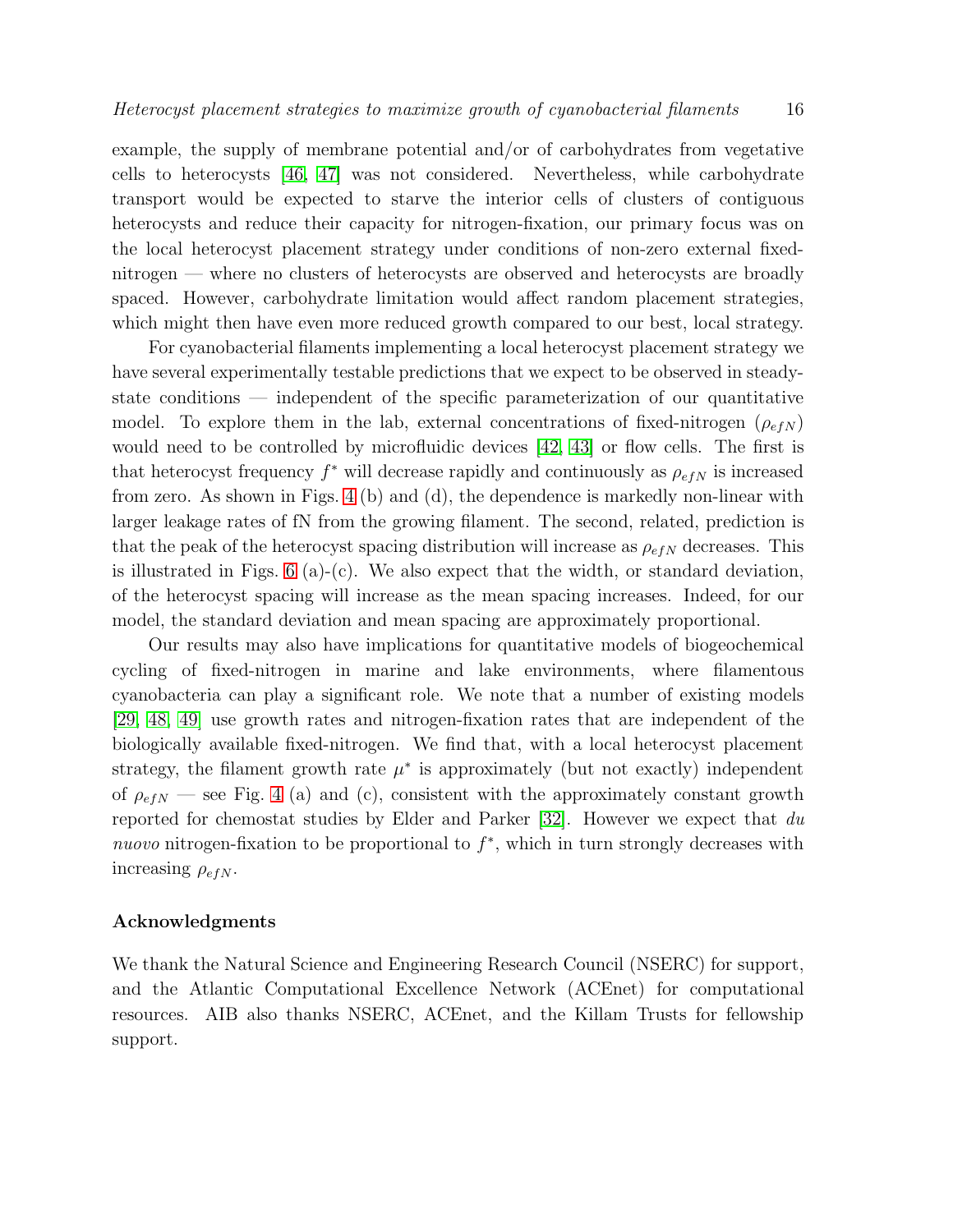## <span id="page-16-0"></span>References

- <span id="page-16-1"></span>[1] Ohmori M, Ohmori K, and Strotmann H. Inhibition of nitrate uptake by ammonia in a blue-green alga, Anabaena cylindrica. Arch Microbiol, 114:225–229, 1977.
- <span id="page-16-2"></span>[2] Flores E and Herrero A. Compartmentalized function through cell differentiation in filamentous cyanobacteria. Nat Rev Microbiol, 8:39–50, 2010.
- <span id="page-16-3"></span>[3] Kumar K, Mella-Herrera R A, and Golden J W. Cyanobacterial heterocysts. Cold Spring Harb Perspect Biol, 2:a000315, 2010.
- <span id="page-16-4"></span>[4] Golden J W and Yoon H. Heterocyst development in Anabaena. Curr Opin Microbiol, 6:557–563, 2003.
- <span id="page-16-5"></span>[5] Jones K M, Buikema W J, and Haselkorn R. Heterocyst-specific expression of patB, a gene required for nitrogen fixation in Anabaena sp. strain PCC 7120. J Bacteriol, 185:2306–2314, 2003.
- [6] Khudyakov I Y and Golden J W. Different functions of HetR, a master regulator of heterocyst differentiation in Anabaena sp. PCC 7120, can be separated by mutation. Proc Natl Acad Sci, 101:16040–16045, 2004.
- <span id="page-16-7"></span><span id="page-16-6"></span>[7] Yoon H and Golden J W. Heterocyst pattern formation controlled by a diffusible peptide. Science, 282:935–938, 1998.
- <span id="page-16-8"></span>[8] Yoon H and Golden J W. PatS and products of nitrogen fixation control heterocyst pattern. J Bacteriol, 183:2605–2613, 2001.
- [9] Toyoshima M, Sasaki N V, Fujiwara M, Ehira S, Ohmori M, and Sato N. Early candidacy for differentiation into heterocysts in the filamentous cyanobacterium Anabaena sp. PCC 7120. Arch Microbiol, 192:23–31, 2010.
- <span id="page-16-10"></span><span id="page-16-9"></span>[10] Callahan S M and Buikema W J. The role of HetN in maintenance of the heterocyst pattern in Anabaena sp. PCC 7120. Mol Micro, 40:941–950, 2001.
- [11] Meeks J C and Elhai J. Regulation of cellular differentiation in filamentous cyanobacteria in free-living and plant-associated symbiotic growth states. Microbiol Mol Biol Rev, 66:94–121, 2002.
- <span id="page-16-12"></span><span id="page-16-11"></span>[12] Wolk C P and Quine M P. Formation of one-dimensional patterns by stochastic processes and by filamentous blue-green algae. Dev Biol, 46:370–382, 1975.
- <span id="page-16-13"></span>[13] Fogg G E. Growth and heterocyst production in Anabaena cylindrica Lemm. II. in relation to carbon and nitrogen metabolism. Ann of Bot, 13:241–259, 1949.
- <span id="page-16-14"></span>[14] Walsby A E and Fogg G E. The extracellular products of Anabaena cylindrica lemm. III. excretion and uptake of fixed nitrogen. Br Phycol J, 10:339–345, 1975.
- [15] Paerl H W. Role of heterotrophic bacteria in promoting  $N_2$  fixation by Anabaena in aquatic habitats. Microb Ecol, 4:215–231, 1978.
- <span id="page-16-16"></span><span id="page-16-15"></span>[16] Thiel T. Protein turnover and heterocyst differentiation in the cyanobacterium Anabaena variabilis. J Phycol, 26:50–54, 1990.
- [17] Pernil R, Picossi S, Mariscal V, Herrero A, and Flores E. ABC-type amino acid uptake transporters Bgt and N-II of Anabaena sp strain PCC 7120 share an ATPase subunit and are expressed in vegetative cells and heterocysts. Mol Micro, 67:1067–1080, 2008.
- <span id="page-16-17"></span>[18] Picossi S, Montesinos M L, Pernil R, Lichtle C, Herrero A, and Flores E. ABC-type neutral amino acid permease N-I is required for optimal diazotrophic growth and is repressed in the heterocysts of Anabaena sp. strain PCC 7120. Mol Microbiol, 57:1582–1592, 2005.
- <span id="page-16-18"></span>[19] Brown A I and Rutenberg A D. Reconciling cyanobacterial fixed-nitrogen distributions and transport experiments with quantitative modelling. Phys Biol, 9:016007, 2012.
- <span id="page-16-19"></span>[20] Gibson C E and Smith R V. Freshwater plankton. In Carr N G and Whitton B A, editors, The biology of cyanobacteria, pages 492–513. University of California Press, 1982.
- <span id="page-16-21"></span><span id="page-16-20"></span>[21] Wetzel R G. Limnology. W. B. Saunders Company, Toronto, 1975.
- <span id="page-16-22"></span>[22] Lund J W G. The ecology of the freshwater phytoplankton. Biol Rev, 40:231–293, 1965.
- <span id="page-16-23"></span>[23] Nielsen E S. Productivity of the oceans. Annu Rev Pl Physiol, 11:341–362, 1960.
- [24] Reynolds C S and Walsby A E. Water-blooms. Biol Rev, 50:437-481, 1975.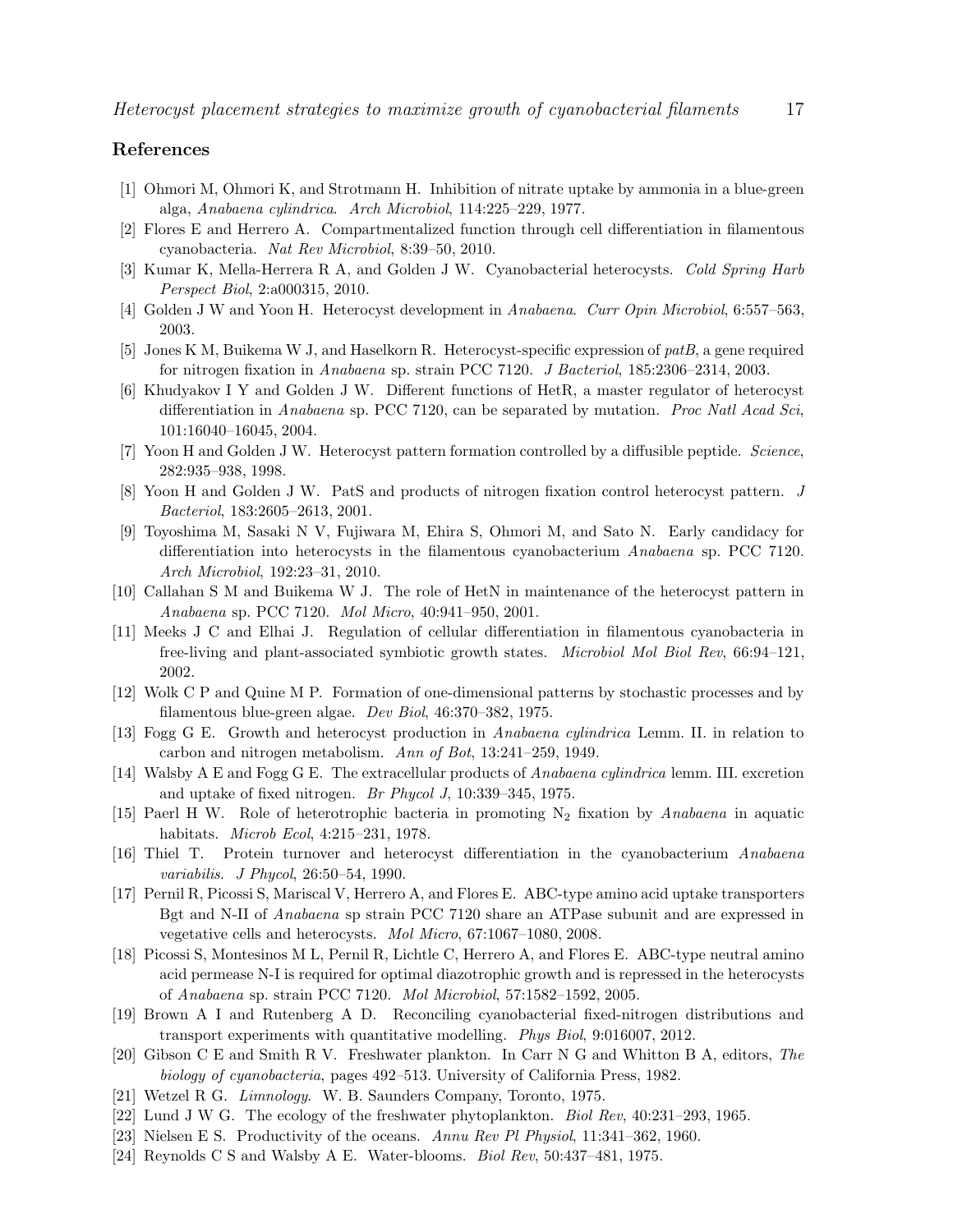- <span id="page-17-1"></span><span id="page-17-0"></span>[25] Stumm W and Morgan J J. Aquatic chemistry. John Wiley and Sons, New York, 1996.
- <span id="page-17-2"></span>[26] Downing J A and McCauley E. The nitrogen:phosphorus relationship in lakes. Limnol Oceanogr, 37:936–945, 1992.
- [27] Charpy L, Palinska K A, Casareto B, Langlade M J, Suzuki Y, Abed R M M, and Golubic S. Dinitrogen-fixing cyanobacteria in microbial mats of two shallow coral reef ecosystems. Microb Ecol, 59:174–186, 2010.
- <span id="page-17-4"></span><span id="page-17-3"></span>[28] Stacey G, Baalen C V, and Tabita F R. Isolation and characterization of a marine Anabaena sp. capable of rapid growth on molecular nitrogen. Arch Microbiol, 114:197–201, 1977.
- <span id="page-17-5"></span>[29] Tyrrell T. The relative influences of nitrogen and phosphorus on oceanic primary production. Nature, 400:525–531, 1999.
- <span id="page-17-6"></span>[30] Ogawa R E and Carr J F. The influence of nitrogen on heterocyst production in blue-green algae. Limnol Oceanogr, 14:342–351, 1969.
- [31] Horne A J, Sandusky J C, and Carmiggelt C J W. Nitrogen fixation in Clear Lake, California. 3. repetitive synoptic sampling of the spring Aphanizomenon blooms. Limnol Oceanogr, 24:316– 328, 1979.
- <span id="page-17-8"></span><span id="page-17-7"></span>[32] Elder R G and Parker M. Growth response of a nitrogen fixer (Anabaena flos-aquae, cyanophyceae) to low nitrate. J Phycol, 20:296–301, 1984.
- [33] Popa R, Weber P K, Pett-Ridge J, Finzi J A, Fallon S J, Hutcheon I D, Nealson K H, and Capone D G. Carbon and nitrogen fixation and metabolite exchange in and between individual cells of Anabaena oscillarioides. ISME Journal, 1:354–360, 2007.
- <span id="page-17-10"></span><span id="page-17-9"></span>[34] Powell E O. Growth rate and generation time of bacteria, with special reference to continuous culture. J Gen Microbiol, 15:492–511, 1956.
- <span id="page-17-11"></span>[35] Herrero A and Flores E. Transport of basic amino acids by the dinitrogen-fixing cyanobacterium Anabaena PCC 7120. J Biol Chem, 265:3931–3935, 1990.
- <span id="page-17-12"></span>[36] Allard J F, Hill A L, and Rutenberg A D. Heterocyst patterns without patterning proteins in cyanobacterial filaments. Dev Biol, 312:427–434, 2007.
- [37] Ehira S, Ohmori M, and Sato N. Genome-wide expression analysis of the responses to nitrogen deprivation in the heterocyst-forming cyanobacterium Anabaena sp. strain PCC 7120. DNA Res, 10:97–113, 2003.
- <span id="page-17-14"></span><span id="page-17-13"></span>[38] Thiel T and Pratte B. Effect on heterocyst differentiation of nitrogen fixation in vegetative cells of the cyanobacterium Anabaena variabilis ATCC 29413. J Bacteriol, 183:280–286, 2001.
- <span id="page-17-15"></span>[39] Imhof M and Schlotterer C. Fitness effects of advantageous mutations in evolving Escherichia coli populations. Proc Natl Acad Sci, 98:1113–1117, 2000.
- <span id="page-17-16"></span>[40] Sultan S E. Phenotypic plasticity for plant development, function and life history. Trends Plant Sci, 5:537–542, 2000.
- [41] Holtmaat A and Svoboda K. Experience-dependent structural synaptic plasticity in the mammalian brain. Nat Rev Neurosci, 10:647–658, 2009.
- <span id="page-17-17"></span>[42] Balaban N Q, Merrin J, Chait R, Kowalik L, and Leibler S. Bacterial persistence as a phenotypic switch. Science, 305:1622–1625, 2004.
- <span id="page-17-18"></span>[43] Bennett M R and Hasty J. Microfluidic devices for measuring gene network dynamics in single cells. Nat Rev Genet, 10:628–638, 2009.
- <span id="page-17-19"></span>[44] Wu X, Liu D, Lee M H, and Golden J W. patS minigenes inhibit heterocyst development of Anabaena sp. strain PCC 7120. J Bacteriol, 186:6422–6429, 2004.
- <span id="page-17-20"></span>[45] Risser D D and Callahan S M. Genetic and cytological evidence that heterocyst patterning is regulated by inhibitor gradients that promote activator decay. Proc Natl Acad Sci, 106:19884– 19888, 2009.
- <span id="page-17-21"></span>[46] Turpin D H, Layzell D B, and Elrifi I R. Modeling the C economy of Anabaena flos-aquae. Plant Physiol, 78:746–752, 1985.
- <span id="page-17-22"></span>[47] Cumino A C, Marcozzi C, Barreiro R, and Salerno G L. Carbon cycling in Anabaena sp. PCC 7120. sucrose synthesis in the heterocysts and possible role in nitrogen fixation. Plant Physiol, 143:1385–1397, 2007.